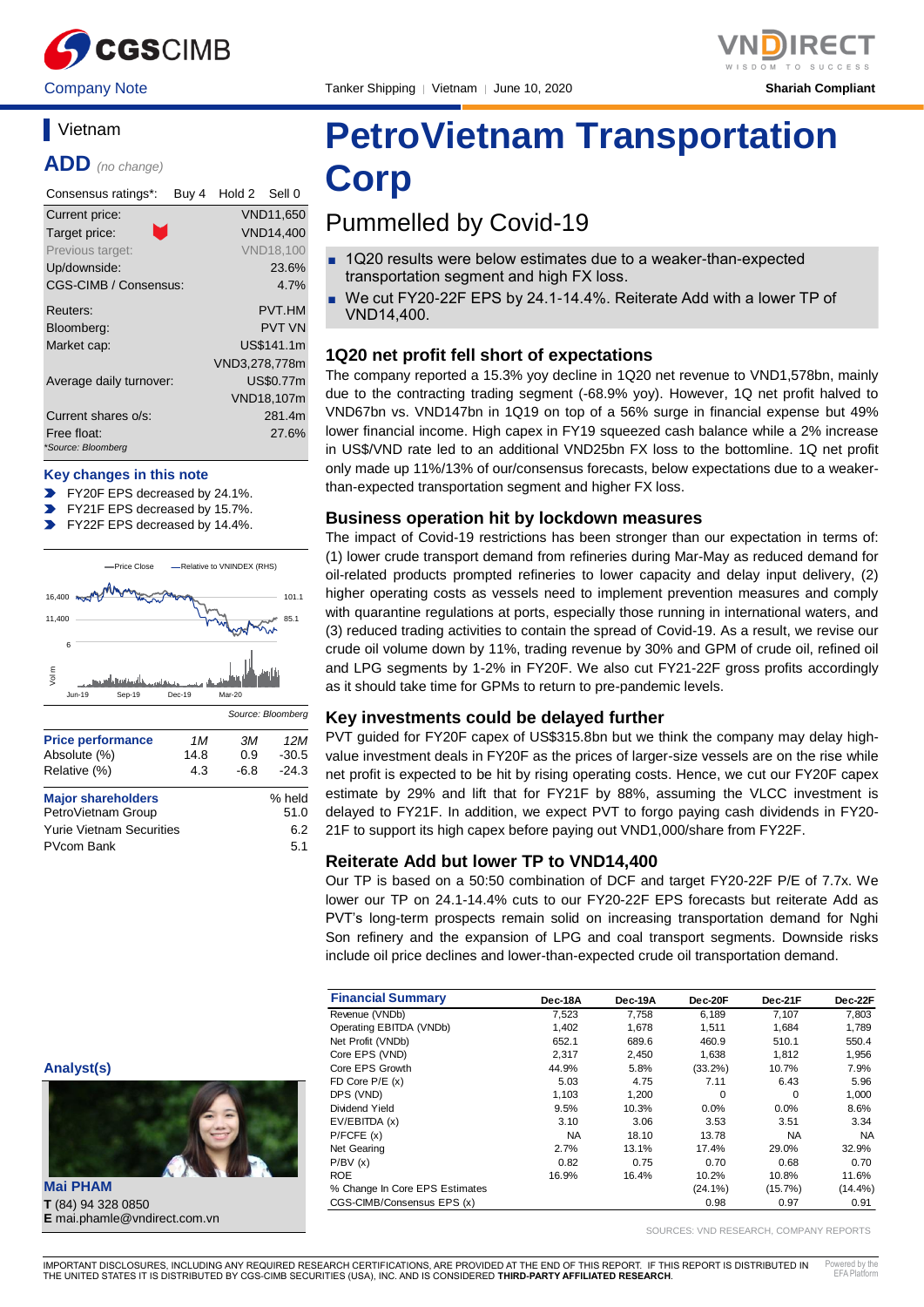



# Stronger-than-expected impact from Covid-19

# **1Q20 fell short of expectations on the back of weaker transportation profit and higher FX loss**

| Figure 1: 1Q20 results overview |             |             |                  |                                                                                                                                                                                                                                                                                                                                                                                                                                                                                                            |
|---------------------------------|-------------|-------------|------------------|------------------------------------------------------------------------------------------------------------------------------------------------------------------------------------------------------------------------------------------------------------------------------------------------------------------------------------------------------------------------------------------------------------------------------------------------------------------------------------------------------------|
|                                 |             |             |                  | <b>vs. FY20</b>                                                                                                                                                                                                                                                                                                                                                                                                                                                                                            |
| FYE Dec (VNDbn)                 | <b>1Q19</b> | <b>1Q20</b> | % vov            | forecast Comment                                                                                                                                                                                                                                                                                                                                                                                                                                                                                           |
| Net revenue                     | 1,862       | 1,578       | $-15.3%$         | 19.3%                                                                                                                                                                                                                                                                                                                                                                                                                                                                                                      |
| Transportation                  | 1,140       | 1,156       | 1.4%             | Higher transportation revenue from the refined oil and LPG segments (+10.2% yoy) offset the decline in<br>revenue from crude oil transportation (-8.0% yoy). Ballooning inventory in Mar 20 at both Binh Son and<br>Nghi Son refineries prompted the refineries to reduce its crude input and step up the product delivery to<br>customers. In addition, LPG imports into Vietnam increased 15.9% yoy in 1Q20 due to higher residential<br>demand could be a reason for higher LPG transportation revenue. |
| FSO/FPSO                        | 235         | 271         | 15.0%            |                                                                                                                                                                                                                                                                                                                                                                                                                                                                                                            |
| Trading & services              | 487         | 151         | $-68.9%$         | Lower than expected as PVT deliberately narrowed its trading business to mitigate risks from covid-19.                                                                                                                                                                                                                                                                                                                                                                                                     |
| Gross profit                    | 275         | 226         | $-17.8%$         | 19.8%                                                                                                                                                                                                                                                                                                                                                                                                                                                                                                      |
| Transportation                  | 188         | 135         | $-28.1%$         | Lower than expected due to a surge in operating costs of vessels running in international water and the<br>advance booking of VND38bn drydock expense for one crude oil vessel.                                                                                                                                                                                                                                                                                                                            |
| FSO/FPSO                        | 76          | 72          | $-5.7%$          |                                                                                                                                                                                                                                                                                                                                                                                                                                                                                                            |
| Trading & services              | 10          | 19          | 77.6%            |                                                                                                                                                                                                                                                                                                                                                                                                                                                                                                            |
| Gross profit margin             | 14.7%       | 14.3%       | $-0.4%$ pts      |                                                                                                                                                                                                                                                                                                                                                                                                                                                                                                            |
| Transportation                  | 16.5%       | 11.7%       | $-4.8%$ pts      | Lower than expected due to a surge in operating costs of vessels running in international water and the<br>advance booking of VND38bn drydock expense for one crude oil vessel.                                                                                                                                                                                                                                                                                                                            |
| FSO/FPSO                        | 32.5%       | 26.6%       | $-5.9%$ pts      |                                                                                                                                                                                                                                                                                                                                                                                                                                                                                                            |
| Trading & services              | 2.1%        |             | 12.2% +10.1% pts |                                                                                                                                                                                                                                                                                                                                                                                                                                                                                                            |
| Selling expenses                | 3           | 2           | $-31.9%$         | 16.7%                                                                                                                                                                                                                                                                                                                                                                                                                                                                                                      |
| G&A expenses                    | 49          | 47          | $-4.1%$          | 15.9%                                                                                                                                                                                                                                                                                                                                                                                                                                                                                                      |
| Operating profit                | 223         | 177         | $-20.7%$         | 21.2%                                                                                                                                                                                                                                                                                                                                                                                                                                                                                                      |
| Financial income                | 43          | 22          | $-49.1%$         | 12.9% Lower cash balance yoy due to high capex in FY19                                                                                                                                                                                                                                                                                                                                                                                                                                                     |
| Financial expenses              | 50          | 78          | 55.8%            | Higher than expected due to the VND25bn yoy increase in FX loss in 1Q20. The USD/VND exchange<br>36.3%<br>rate increased by 1.5-2% during 1Q20 vs. remaining flat in 1Q19, hence higher FX loss.                                                                                                                                                                                                                                                                                                           |
| Pre-tax profit                  | 223         | 120         | $-46.0%$         | 13.2%                                                                                                                                                                                                                                                                                                                                                                                                                                                                                                      |
| Net profit                      | 147         | 67          | $-54.0%$         | 11.1% Lower than expected due to weaker transportation profit and higher FX loss                                                                                                                                                                                                                                                                                                                                                                                                                           |
|                                 |             |             |                  | SOURCES: VND RESEARCH, COMPANY REPORTS                                                                                                                                                                                                                                                                                                                                                                                                                                                                     |

# **Earnings revisions**

| <b>Figure 2: Forecast revisions</b> |       |            |          |       |            |                 |       |            |          |                                                                                                                                                                                                                                                                                                                                                   |
|-------------------------------------|-------|------------|----------|-------|------------|-----------------|-------|------------|----------|---------------------------------------------------------------------------------------------------------------------------------------------------------------------------------------------------------------------------------------------------------------------------------------------------------------------------------------------------|
|                                     |       | 2020F      |          |       | 2021F      |                 |       | 2022F      |          | <b>Note</b>                                                                                                                                                                                                                                                                                                                                       |
| Unit: VNDbn                         | Old   | <b>New</b> | %∆       | Old   | <b>New</b> | $\%$            | Old   | <b>New</b> | %∆       |                                                                                                                                                                                                                                                                                                                                                   |
| Net revenue                         | 8,189 | 6,189      | -24.4%   | 8.605 | 7,107      | $-17.4\%$ 9,159 |       | 7,803      | $-14.8%$ | We made the following changes to net revenue assumption:<br>- Cut trading revenue by 30% (-30% yoy) from unchanged<br>earlier, following low 1Q results. We expect the trading segment<br>to rebound by 30%/10% in FY21/22F.<br>- Reduce crude oil transporation volume projection by 11% in<br>FY20F to factor in weaker demand from refineries. |
| Gross profit                        | 1,141 | 931        | $-18.3%$ | 1,219 | 1,057      | $-13.3%$        | 1,309 | 1,142      | $-12.8%$ |                                                                                                                                                                                                                                                                                                                                                   |
| Gross profit margin                 |       |            |          |       |            |                 |       |            |          | We reduce the gross margin assumptions of crude oil/refined<br>oil/LPG segments by 1%/2%/2% to reflect higher operating<br>13.9% 15.0% +1.1% pts 14.2% 14.9% +0.7% pts 14.3% 14.6% +0.3% pts costs due to covid-19 outbreak. GPM is higher vs. previous<br>forecast due to lower contribution of the low-margin trading<br>segment.               |
| Selling expenses                    | (12)  | (9)        | $-23.7%$ | (13)  | (11)       | $-16.6%$        | (14)  | (12)       | $-14.0%$ | Adiusted in line with net revenue                                                                                                                                                                                                                                                                                                                 |
| G&A expenses                        | (295) | (223)      | $-24.4%$ | (310) | (256)      | $-17.4%$        | (330) | (281)      | $-14.8%$ |                                                                                                                                                                                                                                                                                                                                                   |
| Operating profit                    | 833   | 699        | $-16.1%$ | 896   | 790        | $-11.8%$        | 965   | 849        | $-12.0%$ |                                                                                                                                                                                                                                                                                                                                                   |
| Financial income                    | 176   | 153        | $-12.8%$ | 159   | 166        | 4.1%            | 144   | 152        | 5.6%     | We reduce FY20F capex forecast by 29% and increase FY21F<br>capex forecast by 88%, assuming that the company would                                                                                                                                                                                                                                |
| <b>Financial expenses</b>           | (221) | (204)      | $-7.9%$  | (208) | (240)      | 15.3%           | (210) | (230)      | 9.5%     | delay the investment of a VLCC into FY21F. This implies<br>stronger debt pressure in FY21-22F.                                                                                                                                                                                                                                                    |
| Pre-tax profit                      | 908   | 689        | $-24.1%$ | 904   | 763        | $-15.7%$        | 961   | 823        | $-14.4%$ |                                                                                                                                                                                                                                                                                                                                                   |
| Net profit                          | 607   | 461        | $-24.1%$ | 605   | 510        | $-15.7%$        | 643   | 550        | $-14.4%$ |                                                                                                                                                                                                                                                                                                                                                   |
|                                     |       |            |          |       |            |                 |       |            |          | SOURCES: VND RESEARCH                                                                                                                                                                                                                                                                                                                             |

According to 2020 Annual General Meeting documents, PVT proposed a FY19 stock dividend payment of 100:15 instead of cash dividends to retain funds to finance its high capex. Although we think the company will not achieve its target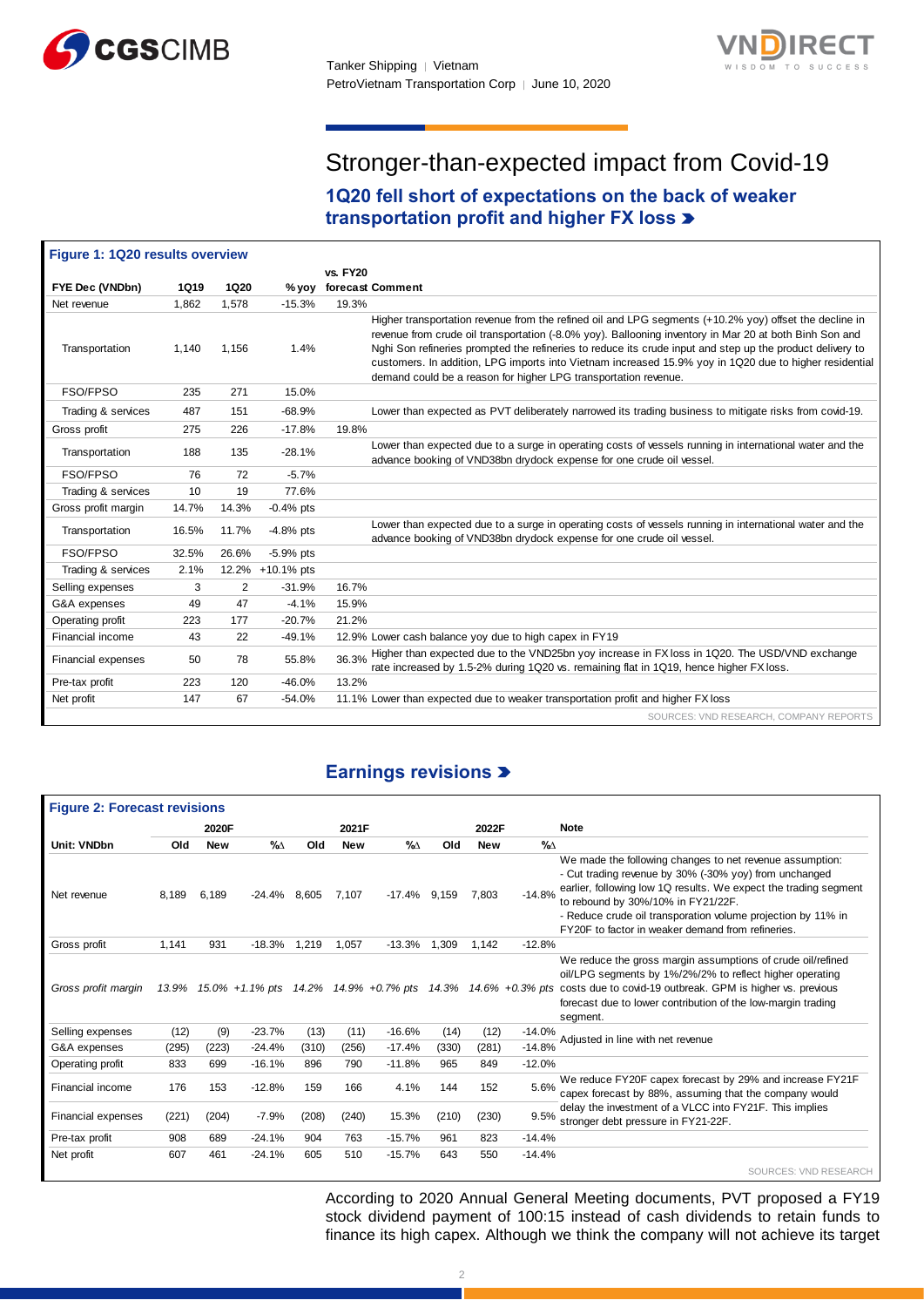



capex of US\$315.8m in FY20F, we expect it to continue investing in LPG/coal tankers to cater to increasing demand in the domestic market. Therefore, we project that PVT could forgo paying cash dividend in FY20-21F to support high capex before paying VND1,000/share from FY22F.

# **Reiterate Add, with lower target price of VND14,400**

#### **Figure 3: DCF model – summary of free cash flow**  SOURCES: VND RESEARCH **VNDbn Dec-18A Dec-19A Dec-20F Dec-21F Dec-22F Dec-25F Dec-30F Dec-35F CAGR 20-35F** Total revenue 7,523 7,758 6,189 7,107 7,803  $^{\prime\,\prime}$  8,705  $^{\prime\,\prime}$  9,784  $^{\prime\,\prime}$  10,486 3.6% *% growth yoy 22.4% 3.1% -20.2% 10.0% 8.0% 4.9% 2.9% 1.7%* COGS & OPEX (6,721) (6,830) (5,490) (6,317) (6,954) (7,772) (8,736) (9,363) Unlevered profit / EBIT 802 928 699 790 849 933 1,048 1,123 3.2% *Operating margin 10.7% 12.0% 11.3% 11.3% 11.3% 11.3% 11.3% 11.3% Effective tax rate -20.0% -19.2% -20.0% -20.0% -20.0% -20.0% -20.0% -20.0%* EBIT \* (1-Tax) or NOPAT 642 749 559 632 679 746 839 899 3.2% + D&A 600 750 812 893 940 1,057 1,188 1,274 *% of revenue 8.0% 9.7% 13.1% 13.1% 13.1% 13.1% 13.1% 13.1%* - CapEx (1,399) (1,924) (1,238) (1,635) (936) (662) (744) (797) *% of revenue -18.6% -24.8% -20.0% -7.6% -7.6% -7.6% -7.6% -7.6%* + ∆ WC 30 525 104 (42) (32) (29) (33) (35) *% of revenue 0.4% 6.8% 1.7% 0.4% 0.4% 1.6% 0.8% 1.1%* Financial and other income / expense, net 173 88 (10) (27) (26) (35) (41) (44) *% of revenue 2.3% 1.1% -0.2% -0.5% -0.5% 1.1% -0.1% -0.3%* **UFCF 45 188 227 (179) 625 1,077 1,209 1,296**

| <b>Figure 4: Cost of equity</b> |                       | Figure 5: WACC and terminal growth rate |                       |
|---------------------------------|-----------------------|-----------------------------------------|-----------------------|
| <b>Cost of equity</b>           |                       | <b>VNDbn</b>                            |                       |
| <b>Risk Free Rate</b>           | 4.0%                  | Equity Value                            | 4,787                 |
| <b>Beta</b>                     | 1.1                   | Debt                                    | 3,433                 |
| <b>Risk Premium</b>             | 11.0%                 | Cost of Debt                            | 7.0%                  |
| <b>Cost of Equity</b>           | 16.0%                 | Tax Rate                                | 20.0%                 |
|                                 |                       | <b>WACC</b>                             | 11.7%                 |
|                                 |                       | <b>Perpetual Growth Rate</b>            | 1.1%                  |
|                                 | SOURCES: VND RESEARCH |                                         | SOURCES: VND RESEARCH |



#### **Figure 7: Blended target price**

| <b>Method</b>               | Implied share price (VND) | Weight (%) | Weighted share price (VND) |
|-----------------------------|---------------------------|------------|----------------------------|
| DCF                         | 14.983                    | 50%        | 7.491                      |
| FY20-22F target P/E of 7.7x | 13.874                    | 50%        | 6.937                      |
| <b>Target price</b>         |                           |            | 14.428                     |
| Target price (rounded)      |                           |            | 14,400                     |
|                             |                           |            | SOURCES: VND RESEARCH      |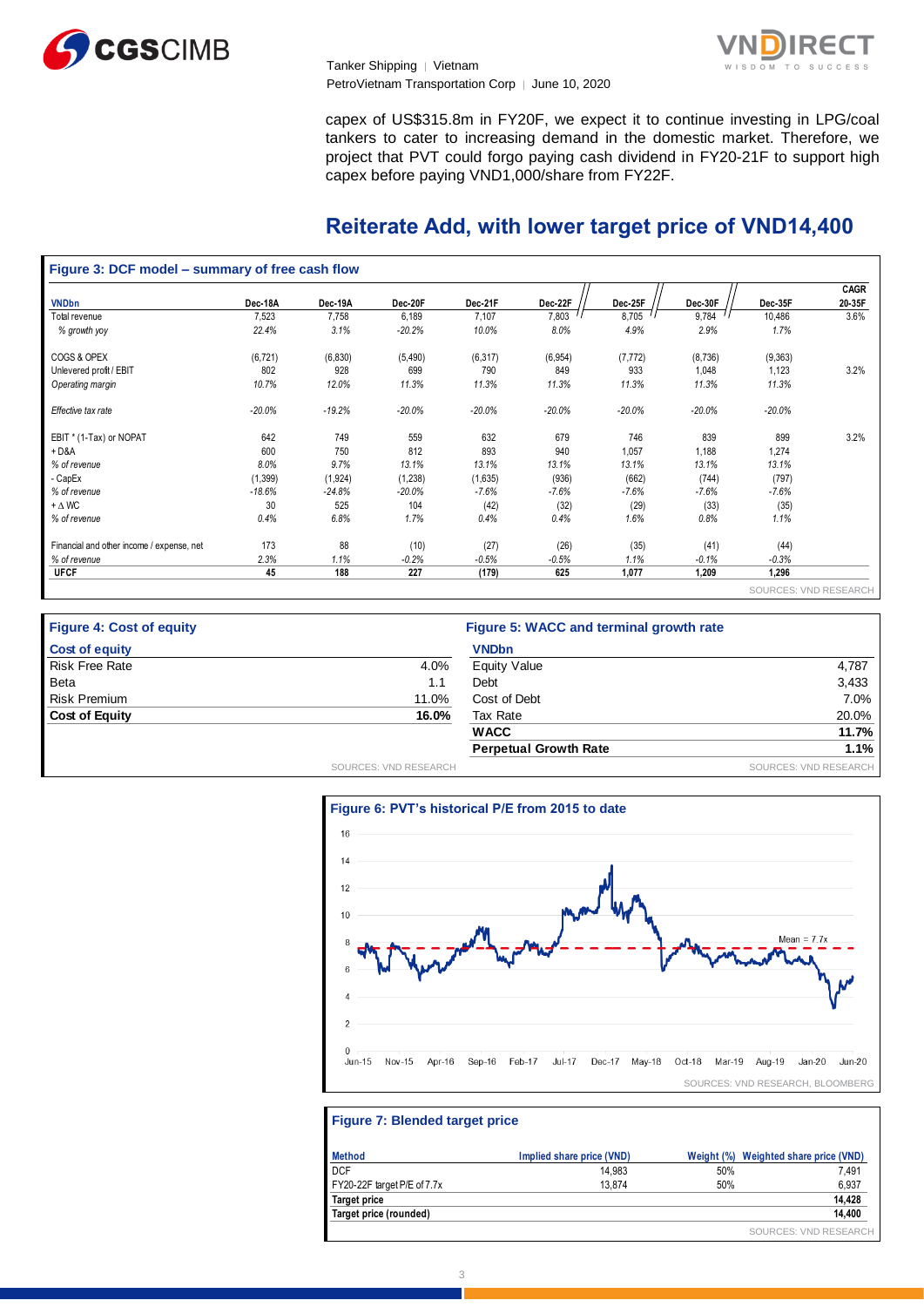



| <b>Figure 8: Peer comparison</b> |  |  |  |
|----------------------------------|--|--|--|
|----------------------------------|--|--|--|

| Figure 8: Peer comparison   |                                   |                         |              |                                                     |                     |           |           |                 |     |           |             |            |                         |              |      |                               |                                                      |
|-----------------------------|-----------------------------------|-------------------------|--------------|-----------------------------------------------------|---------------------|-----------|-----------|-----------------|-----|-----------|-------------|------------|-------------------------|--------------|------|-------------------------------|------------------------------------------------------|
| Company                     | <b>Bloombera</b><br><b>Ticker</b> | Recom.                  | (local cur.) | Share Price Target Price Cap (US\$-<br>(local cur.) | <b>Market</b><br>m) |           | P/E(x)    | TTM FY20F FY21F | TTM | P/BV(x)   | FY20F FY21F | <b>TTM</b> | <b>ROE (%)</b><br>FY20F | <b>FY21F</b> | TTM  | <b>ROA</b> (%)<br>FY20F FY21F |                                                      |
| PVTrans                     | PVT VN                            | ADD                     | 11.650       | 14.400                                              | 141                 | 5.4       |           | 6.4             | 07  | 0.7       | 0.7         | 14.3%      | 10.2%                   | 10.8%        | 5.6% | 5.4%                          | 5.9%                                                 |
| Vietnam Petroleum Trans     |                                   | <b>VIP VN NOT RATED</b> | 5,220        | <b>NA</b>                                           | 15                  | 5.9       | <b>NA</b> | <b>NA</b>       | 0.3 | <b>NA</b> | <b>NA</b>   | 5.3%       | <b>NA</b>               | <b>NA</b>    | 4.0% | <b>NA</b>                     | NA                                                   |
| Vietnam Tanker JSC          |                                   | VTO VN NOT RATED        | 7,700        | <b>NA</b>                                           | 26                  | 7.1       | ΝA        | <b>NA</b>       | 0.5 | <b>NA</b> | <b>NA</b>   | 7.3%       | <b>NA</b>               | <b>NA</b>    | 4.6% | <b>NA</b>                     | <b>NA</b>                                            |
| Eusu Holdings Co Ltd        |                                   | 000700 KS NOT RATED     | 6,150        | <b>NA</b>                                           | 134                 | <b>NA</b> | ΝA        | NA              | 0.7 | <b>NA</b> | ΝA          | 0.0%       | <b>NA</b>               | <b>NA</b>    | 1.1% | <b>NA</b>                     | <b>NA</b>                                            |
| Shipping Corp of India Ltd  |                                   | SCI IN NOT RATED        | 49           | <b>NA</b>                                           | 300                 | <b>NA</b> | 4.6       | 5.5             | 0.3 | <b>NA</b> | ΝA          | 4.6%       | 6.3%                    | 5.1%         | 2.4% | <b>NA</b>                     | <b>NA</b>                                            |
| Great Eastern Shipping Co L |                                   | GESCO IN NOT RATED      | 223          | <b>NA</b>                                           | 435                 | <b>NA</b> | <b>NA</b> | 5.2             | 0.5 | <b>NA</b> | <b>NA</b>   | 3.0%       | 8.5%                    | 8.5%         | 1.5% | <b>NA</b>                     | <b>NA</b>                                            |
| Average (excl. PVT)         |                                   |                         |              |                                                     | 182                 | 6.5       | 4.6       | 5.3             | 0.5 |           |             | 4.0%       | 7.4%                    | 6.8%         | 2.7% |                               |                                                      |
|                             |                                   |                         |              |                                                     |                     |           |           |                 |     |           |             |            |                         |              |      |                               | SOURCES: VND RESEARCH, BLOOMBERG (DATA AS AT 09 JUN) |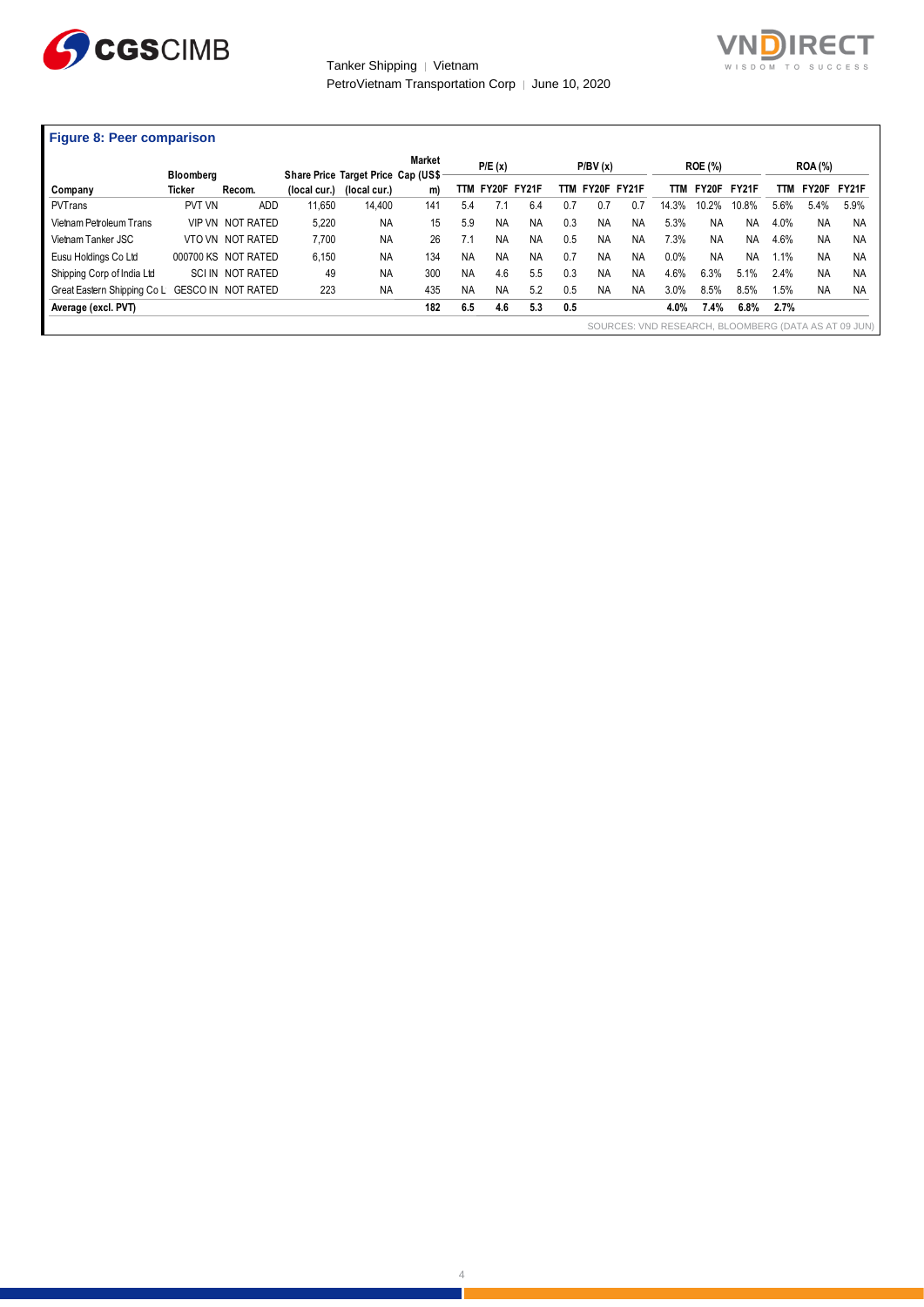



# **BY THE NUMBERS**



# **Profit & Loss**

| (VNDb)                                    | Dec-18A | Dec-19A | Dec-20F | Dec-21F | Dec-22F |
|-------------------------------------------|---------|---------|---------|---------|---------|
| <b>Total Net Revenues</b>                 | 7,523   | 7.758   | 6,189   | 7,107   | 7.803   |
| <b>Gross Profit</b>                       | 1,083   | 1,191   | 931     | 1,057   | 1,142   |
| <b>Operating EBITDA</b>                   | 1,402   | 1,678   | 1,511   | 1,684   | 1,789   |
| Depreciation And Amortisation             | (600)   | (750)   | (812)   | (893)   | (940)   |
| <b>Operating EBIT</b>                     | 802     | 928     | 699     | 790     | 849     |
| Financial Income/(Expense)                | 49      | 28      | (51)    | (74)    | (77)    |
| Pretax Income/(Loss) from Assoc.          | 26      | 34      | 22      | 25      | 27      |
| Non-Operating Income/(Expense)            | 97      | 26      | 19      | 22      | 24      |
| Profit Before Tax (pre-El)                | 975     | 1,016   | 689     | 763     | 823     |
| <b>Exceptional Items</b>                  |         |         |         |         |         |
| <b>Pre-tax Profit</b>                     | 975     | 1,016   | 689     | 763     | 823     |
| Taxation                                  | (195)   | (195)   | (138)   | (153)   | (165)   |
| Exceptional Income - post-tax             |         |         |         |         |         |
| <b>Profit After Tax</b>                   | 780     | 821     | 551     | 610     | 658     |
| Minority Interests                        | (128)   | (131)   | (90)    | (100)   | (108)   |
| <b>Preferred Dividends</b>                |         |         |         |         |         |
| FX Gain/(Loss) - post tax                 |         |         |         |         |         |
| Other Adjustments - post-tax              |         |         |         |         |         |
| <b>Net Profit</b>                         | 652     | 690     | 461     | 510     | 550     |
| <b>Recurring Net Profit</b>               | 652     | 690     | 461     | 510     | 550     |
| <b>Fully Diluted Recurring Net Profit</b> | 652     | 690     | 461     | 510     | 550     |

#### **Cash Flow**

| (VNDb)                           | Dec-18A  | Dec-19A  | Dec-20F     | Dec-21F  | Dec-22F  |
|----------------------------------|----------|----------|-------------|----------|----------|
| <b>EBITDA</b>                    | 1,402    | 1,678    | 1,511       | 1,684    | 1,789    |
| Cash Flow from Invt. & Assoc.    | (271)    | (220)    | (220)       | (220)    | (220)    |
| Change In Working Capital        | 30       | 525      | 104         | (42)     | (32)     |
| (Incr)/Decr in Total Provisions  | 88       | 66       | $\Omega$    | 0        | $\Omega$ |
| Other Non-Cash (Income)/Expense  | (427)    | (665)    | (822)       | (921)    | (966)    |
| <b>Other Operating Cashflow</b>  | 440      | 331      | 994         | 513      | 552      |
| Net Interest (Paid)/Received     | (99)     | (144)    | (204)       | (240)    | (230)    |
| <b>Tax Paid</b>                  | (232)    | (243)    | (138)       | (153)    | (165)    |
| <b>Cashflow From Operations</b>  | 931      | 1,328    | 1,226       | 621      | 728      |
| Capex                            | (1, 399) | (1, 924) | (1,238)     | (1,635)  | (936)    |
| Disposals Of FAs/subsidiaries    | 128      | 20       | 20          | 20       | 20       |
| Acq. Of Subsidiaries/investments |          |          |             |          |          |
| Other Investing Cashflow         | (392)    | 308      | 217         | 217      | 217      |
| Cash Flow From Investing         | (1,663)  | (1,596)  | (1,000)     | (1, 397) | (699)    |
| Debt Raised/(repaid)             | 311      | 449      | 12          | 609      | (171)    |
| Proceeds From Issue Of Shares    | 49       | 86       | 86          | 86       | 86       |
| <b>Shares Repurchased</b>        |          | (0)      | (0)         | (0)      | (0)      |
| Dividends Paid                   | (310)    | (338)    | $\mathbf 0$ | $\Omega$ | (281)    |
| <b>Preferred Dividends</b>       |          |          |             |          |          |
| <b>Other Financing Cashflow</b>  |          |          |             |          |          |
| Cash Flow From Financing         | 49       | 198      | 98          | 695      | (367)    |
| <b>Total Cash Generated</b>      | (683)    | (70)     | 324         | (81)     | (337)    |
| <b>Free Cashflow To Equity</b>   | (422)    | 181      | 238         | (167)    | (142)    |
| <b>Free Cashflow To Firm</b>     | (634)    | (124)    | 430         | (536)    | 259      |

SOURCES: VND RESEARCH, COMPANY REPORTS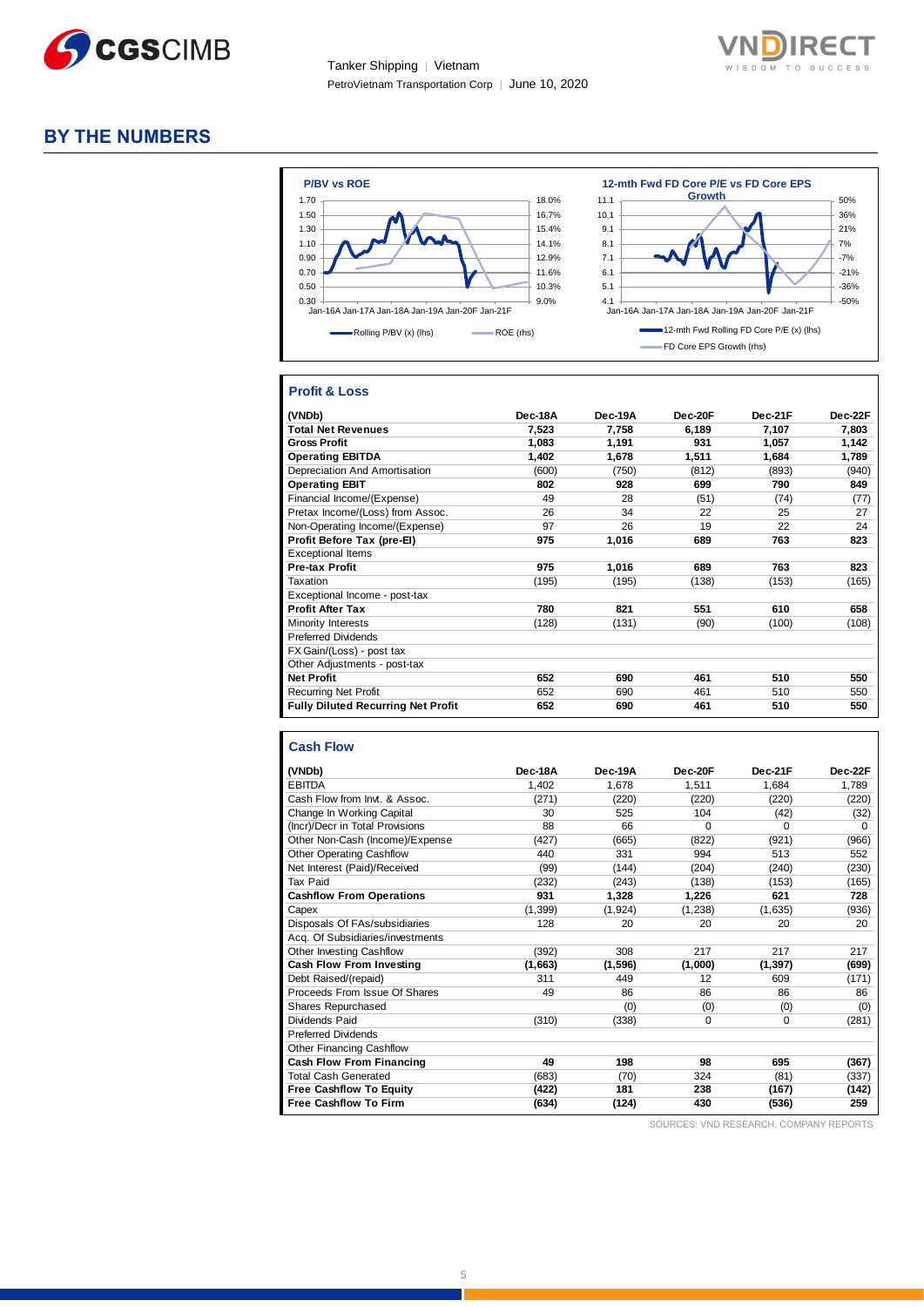



# **BY THE NUMBERS… cont'd**

| <b>Balance Sheet</b>                       |         |          |          |          |          |
|--------------------------------------------|---------|----------|----------|----------|----------|
| (VNDb)                                     | Dec-18A | Dec-19A  | Dec-20F  | Dec-21F  | Dec-22F  |
| <b>Total Cash And Equivalents</b>          | 2.851   | 2.687    | 2.419    | 2.339    | 2.001    |
| <b>Total Debtors</b>                       | 1.088   | 865      | 783      | 900      | 988      |
| Inventories                                | 151     | 127      | 101      | 116      | 128      |
| <b>Total Other Current Assets</b>          | 159     | 162      | 129      | 149      | 163      |
| <b>Total Current Assets</b>                | 4.249   | 3,841    | 3,432    | 3,502    | 3,280    |
| <b>Fixed Assets</b>                        | 5.627   | 6.781    | 7.207    | 7.949    | 7,945    |
| <b>Total Investments</b>                   | 200     | 213      | 213      | 213      | 213      |
| Intangible Assets                          | 0       | $\Omega$ | $\Omega$ | $\Omega$ | $\Omega$ |
| <b>Total Other Non-Current Assets</b>      | 126     | 163      | 163      | 163      | 163      |
| <b>Total Non-current Assets</b>            | 5,953   | 7,157    | 7,583    | 8,324    | 8,320    |
| Short-term Debt                            | 663     | 1.015    | 765      | 900      | 862      |
| Current Portion of Long-Term Debt          |         |          |          |          |          |
| <b>Total Creditors</b>                     | 793     | 652      | 614      | 705      | 774      |
| <b>Other Current Liabilities</b>           | 948     | 856      | 683      | 784      | 861      |
| <b>Total Current Liabilities</b>           | 2.405   | 2.523    | 2.062    | 2,390    | 2,498    |
| <b>Total Long-term Debt</b>                | 2.325   | 2.419    | 2.681    | 3.155    | 3,022    |
| Hybrid Debt - Debt Component               |         |          |          |          |          |
| <b>Total Other Non-Current Liabilities</b> | 333     | 365      | 365      | 365      | 365      |
| <b>Total Non-current Liabilities</b>       | 2.658   | 2.784    | 3,045    | 3,520    | 3,386    |
| <b>Total Provisions</b>                    | U       | 0        | $\Omega$ | $\Omega$ | 0        |
| <b>Total Liabilities</b>                   | 5.063   | 5.306    | 5.107    | 5.909    | 5,884    |
| Shareholders' Equity                       | 4,023   | 4,381    | 4.689    | 4.798    | 4.705    |
| Minority Interests                         | 1.117   | 1.310    | 1.219    | 1.119    | 1,011    |
| <b>Total Equity</b>                        | 5,140   | 5,691    | 5,908    | 5,917    | 5,716    |

# **Key Ratios**

|                                  | Dec-18A | Dec-19A | Dec-20F    | Dec-21F   | Dec-22F |
|----------------------------------|---------|---------|------------|-----------|---------|
| Revenue Growth                   | 22.4%   | 3.1%    | $(20.2\%)$ | 14.8%     | 9.8%    |
| Operating EBITDA Growth          | 18.7%   | 19.7%   | $(9.9\%)$  | 11.4%     | 6.3%    |
| Operating EBITDA Margin          | 18.6%   | 21.6%   | 24.4%      | 23.7%     | 22.9%   |
| Net Cash Per Share (VND)         | (489)   | (2,653) | (3,647)    | (6,099)   | (6,689) |
| BVPS (VND)                       | 14.293  | 15.567  | 16.659     | 17.049    | 16.717  |
| Gross Interest Cover             | 6.60    | 5.48    | 4.29       | 4.12      | 4.62    |
| <b>Effective Tax Rate</b>        | 20.0%   | 19.2%   | 20.0%      | 20.0%     | 20.0%   |
| Net Dividend Payout Ratio        | 47.6%   | 49.0%   | NA         | <b>NA</b> | 51.1%   |
| <b>Accounts Receivables Days</b> | 46.19   | 45.93   | 48.73      | 43.21     | 44.13   |
| <b>Inventory Days</b>            | 6.99    | 7.73    | 7.92       | 6.53      | 6.67    |
| <b>Accounts Payables Days</b>    | 41.31   | 38.30   | 41.86      | 38.85     | 39.58   |
| <b>ROIC (%)</b>                  | 14.0%   | 13.7%   | 8.5%       | 8.9%      | 8.7%    |
| ROCE(%)                          | 13.0%   | 13.3%   | 9.2%       | 9.9%      | 10.2%   |
| Return On Average Assets         | 7.63%   | 7.53%   | 5.38%      | 5.86%     | 6.15%   |

| <b>Key Drivers</b>             |         |         |         |         |         |
|--------------------------------|---------|---------|---------|---------|---------|
|                                | Dec-18A | Dec-19A | Dec-20F | Dec-21F | Dec-22F |
| Petroleum TCE rate (yoy chg %) | N/A     | N/A     | N/A     | N/A     | N/A     |
| Chemical TCE rate (yoy chg %)  | N/A     | N/A     | N/A     | N/A     | N/A     |
| Fleet Size (no. Of Vessels)    | 25.0    | 32.0    | 34.0    | 36.0    | 38.0    |
| No. Of LNG Tankers             | N/A     | N/A     | N/A     | N/A     | N/A     |
| No. Of Petroleum Tankers       | 9       | 12      | 13      | 14      | 15      |
| No. Of Chemical Tankers        | N/A     | N/A     | N/A     | N/A     | N/A     |

SOURCES: VND RESEARCH, COMPANY REPORTS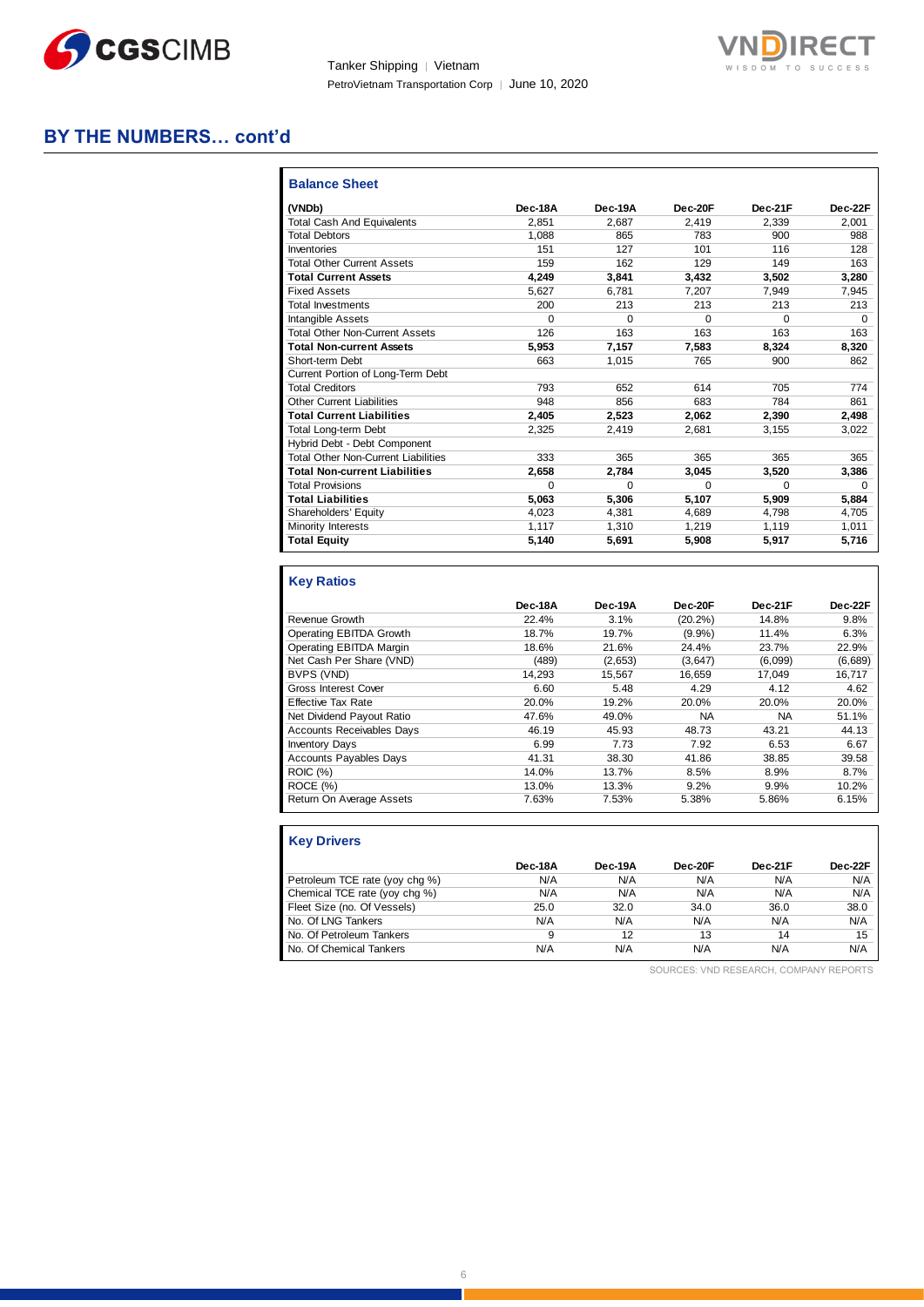



#### **DISCLAIMER**

The content of this report (including the views and opinions expressed therein, and the information comprised therein) has been prepared by and belongs to VNDIRECT Securities Corporation, and is distributed by CGS-CIMB pursuant to an arrangement between VNDIRECT Securities Corporation and CGS-CIMB. VNDIRECT Securities Corporation is not an affiliate of CGS-CIMB.

This report is not directed to, or intended for distribution to or use by, any person or entity who is a citizen or resident of or located in any locality, state, country or other jurisdiction where such distribution, publication, availability or use would be contrary to law or regulation.

By accepting this report, the recipient hereof represents and warrants that he is entitled to receive such report in accordance with the restrictions set forth below and agrees to be bound by the limitations contained herein (including the "Restrictions on Distributions" set out below). Any failure to comply with these limitations may constitute a violation of law. This publication is being supplied to you strictly on the basis that it will remain confidential. No part of this report may be (i) copied, photocopied, duplicated, stored or reproduced in any form by any means or (ii) redistributed or passed on, directly or indirectly, to any other person in whole or in part, for any purpose without the prior written consent of CGS-CIMB.

The information contained in this research report is prepared from data believed to be correct and reliable at the time of issue of this report.

VNDIRECT Securities Corporation may or may not issue regular reports on the subject matter of this report at any frequency and may cease to do so or change the periodicity of reports at any time. Neither VNDIRECT Securities Corporation nor CGS-CIMB is under any obligation to update this report in the event of a material change to the information contained in this report. Neither VNDIRECT Securities Corporation nor CGS-CIMB has any and will accept any, obligation to (i) check or ensure that the contents of this report remain current, reliable or relevant, (ii) ensure that the content of this report constitutes all the information a prospective investor may require, (iii) ensure the adequacy, accuracy, completeness, reliability or fairness of any views, opinions and information, and accordingly, VNDIRECT Securities Corporation, CGS-CIMB and their respective affiliates and related persons including China Galaxy International Financial Holdings Limited ("CGIFHL") and CIMB Group Sdn. Bhd. ("CIMBG") and their respective related corporations (and their respective directors, associates, connected persons and/or employees) shall not be liable in any manner whatsoever for any consequences (including but not limited to any direct, indirect or consequential losses, loss of profits and damages) of any reliance thereon or usage thereof. In particular, VNDIRECT Securities Corporation and CGS-CIMB disclaim all responsibility and liability for the views and opinions set out in this report.

Unless otherwise specified, this report is based upon reasonable sources. Such sources will, unless otherwise specified, for market data, be market data and prices available from the main stock exchange or market where the relevant security is listed, or, where appropriate, any other market. Information on the accounts and business of company(ies) will generally be based on published statements of the company(ies), information disseminated by regulatory information services, other publicly available information and information resulting from our research. Whilst every effort is made to ensure that statements of facts made in this report are accurate, all estimates, projections, forecasts, expressions of opinion and other subjective judgments contained in this report are based on assumptions considered to be reasonable as of the date of the document in which they are contained and must not be construed as a representation that the matters referred to therein will occur. Past performance is not a reliable indicator of future performance. The value of investments may go down as well as up and those investing may, depending on the investments in question, lose more than the initial investment. No report shall constitute an offer or an invitation by or on behalf of CGS-CIMB or VNDIRECT Securities Corporation, or their respective affiliates (including CGIFHL, CIMBG and their respective related corporations) to any person to buy or sell any investments.

CGS-CIMB and/or VNDIRECT Securities Corporation and/or their respective affiliates and related corporations (including CGIFHL, CIMBG and their respective related corporations), their respective directors, associates, connected parties and/or employees may own or have positions in securities of the company(ies) covered in this research report or any securities related thereto and may from time to time add to or dispose of, or may be materially interested in, any such securities. Further, CGS-CIMB and/or VNDIRECT Securities Corporation, and/or their respective affiliates and their respective related corporations (including CGIFHL, CIMBG and their respective related corporations) do and seek to do business with the company(ies) covered in this research report and may from time to time act as market maker or have assumed an underwriting commitment in securities of such company(ies), may sell them to or buy them from customers on a principal basis and may also perform or seek to perform significant investment banking, advisory, underwriting or placement services for or relating to such company(ies) as well as solicit such investment, advisory or other services from any entity mentioned in this report.

CGS-CIMBand/or VNDIRECT Securities Corporation and/or their respective affiliates (including CGIFHL, CIMBG and their respective related corporations) may enter into an agreement with the company(ies) covered in this report relating to the production of research reports. CGS-CIMB and/or VNDIRECT Securities Corporation may disclose the contents of this report to the company(ies) covered by it and may have amended the contents of this report following such disclosure.

The analyst responsible for the production of this report hereby certifies that the views expressed herein accurately and exclusively reflect his or her personal views and opinions about any and all of the issuers or securities analysed in this report and were prepared independently and autonomously. No part of the compensation of the analyst(s) was, is, or will be directly or indirectly related to the inclusion of specific recommendations(s) or view(s) in this report. The analyst(s) who prepared this research report is prohibited from receiving any compensation, incentive or bonus based on specific investment banking transactions or for providing a specific recommendation for, or view of, a particular company. Information barriers and other arrangements may be established where necessary to prevent conflicts of interests arising. However, the analyst(s) may receive compensation that is based on his/their coverage of company(ies) in the performance of his/their duties or the performance of his/their recommendations and the research personnel involved in the preparation of this report may also participate in the solicitation of the businesses as described above. In reviewing this research report, an investor should be aware that any or all of the foregoing, among other things, may give rise to real or potential conflicts of interest. Additional information is, subject to the duties of confidentiality, available on request.

The term "VNDIRECT Securities Corporation" shall, unless the context otherwise requires, mean VNDIRECT Securities Corporation and its affiliates, subsidiaries and related companies. The term "CGS-CIMB" shall denote, where appropriate, the relevant entity distributing or disseminating the report in the particular jurisdiction referenced below, or, in every other case except as otherwise stated herein, CGS-CIMB Securities International Pte. Ltd. and its affiliates, subsidiaries and related corporations.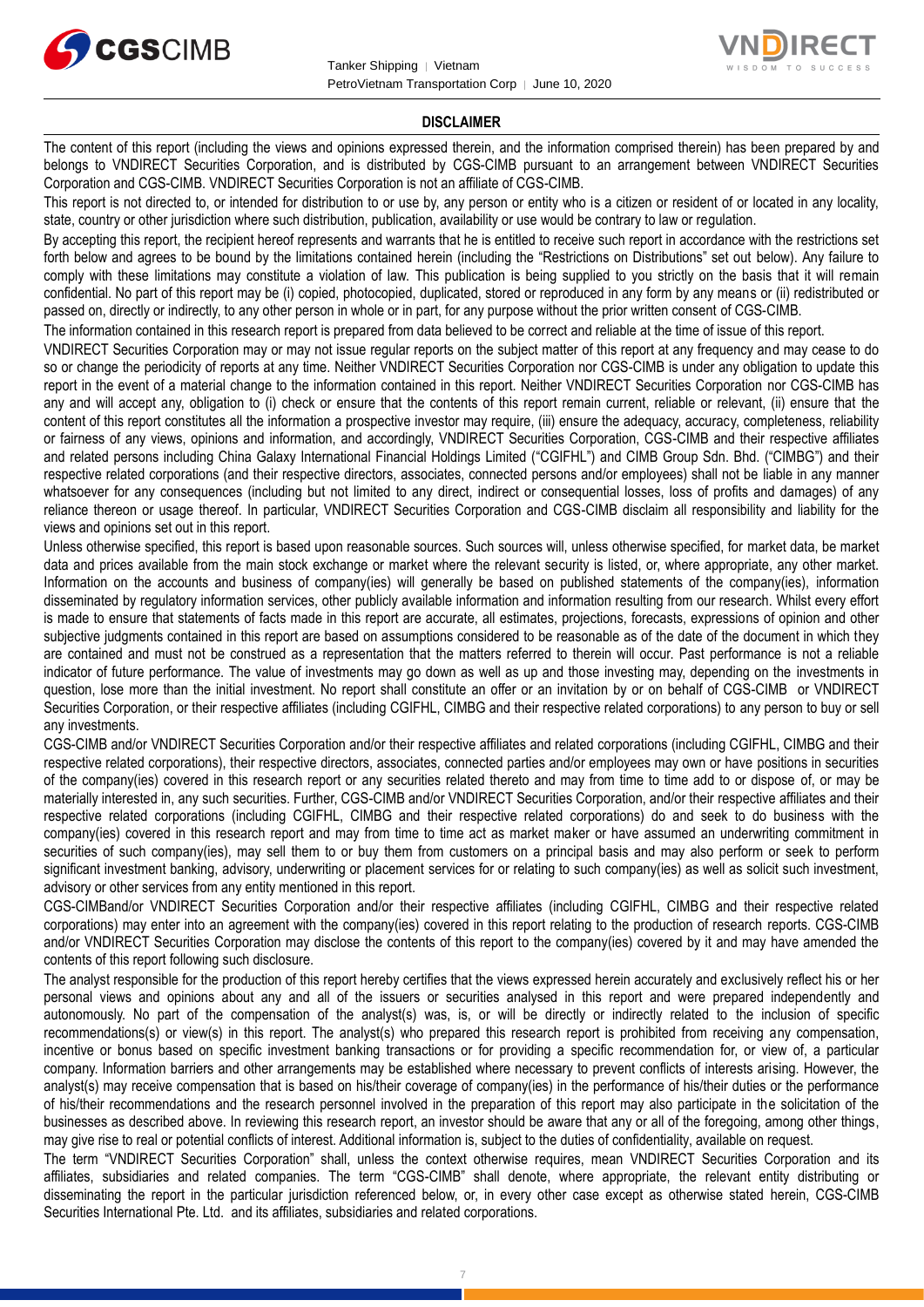



**CGS-CIMB Country CGS-CIMB Entity Requlated by** Hong Kong CGS-CIMB Securities (Hong Kong) Limited | Securities and Futures Commission Hong Kong India CGS-CIMB Securities (India) Private Limited Securities and Exchange Board of India (SEBI) Indonesia PT CGS-CIMB Sekuritas Indonesia Financial Services Authority of Indonesia Malaysia CGS-CIMB Securities Sdn. Bhd. (formerly known as Jupiter Securities Sdn. Bhd.) Securities Commission Malaysia Singapore CGS-CIMB Research Pte. Ltd. Monetary Authority of Singapore South Korea **CGS-CIMB** Securities (Hong Kong) Limited, Korea Branch Financial Services Commission and Financial Supervisory Service Thailand CGS-CIMB Securities (Thailand) Co. Ltd. Securities and Exchange Commission Thailand

| the contract of the contract of the contract of the contract of the contract of | <u> De Barbara (1985)</u><br>De Barbara (1986)<br>De Barbara (1986) |
|---------------------------------------------------------------------------------|---------------------------------------------------------------------|
|                                                                                 |                                                                     |

(i) As of May 31, 2020 VNDIRECT Securities Corporation has a proprietary position in the securities (which may include but not limited to shares, warrants, call warrants and/or any other derivatives) in the following company or companies covered or recommended in this report: (a) -

(ii) As of June 10, 2020, the analyst(s) who prepared this report, and the associate(s), has / have an interest in the securities (which may include but not limited to shares, warrants, call warrants and/or any other derivatives) in the following company or companies covered or recommended in this report:

(a) -

This report does not purport to contain all the information that a prospective investor may require. CGS-CIMB, VNDIRECT Securities Corporation and their respective affiliates (including CGIFHL, CIMBG and their related corporations) do not make any guarantee, representation or warranty, express or implied, as to the adequacy, accuracy, completeness, reliability or fairness of any such information and opinion contained in this report. None of CGS-CIMB, VNDIRECT Securities Corporation and their respective affiliates and related persons (including CGIFHL, CIMBG and their related corporations) shall be liable in any manner whatsoever for any consequences (including but not limited to any direct, indirect or consequential losses, loss of profits and damages) of any reliance thereon or usage thereof.

This report is general in nature and has been prepared for information purposes only. It is intended for circulation amongst CGS-CIMB's and its affiliates' (including CGIFHL's, CIMBG's and their respective related corporations') clients generally and does not have regard to the specific investment objectives, financial situation and the particular needs of any specific person who may receive this report. The information and opinions in this report are not and should not be construed or considered as an offer, recommendation or solicitation to buy or sell the subject securities, related investments or other financial instruments or any derivative instrument, or any rights pertaining thereto.

Investors are advised to make their own independent evaluation of the information contained in this research report, consider their own individual investment objectives, financial situation and particular needs and consult their own professional and financial advisers as to the legal, business, financial, tax and other aspects before participating in any transaction in respect of the securities of company(ies) covered in this research report. The securities of such company(ies) may not be eligible for sale in all jurisdictions or to all categories of investors.

## Restrictions on Distributions

**Australia:** Despite anything in this report to the contrary, this research is issued by VNDIRECT Securities Corporation and provided in Australia by CGS-CIMB Securities (Singapore) Pte. Ltd. and CGS-CIMB Securities (Hong Kong) Limited. This research is only available in Australia to persons who are "wholesale clients" (within the meaning of the Corporations Act 2001 (Cth) and is supplied solely for the use of such wholesale clients and shall not be distributed or passed on to any other person. You represent and warrant that if you are in Australia, you are a "wholesale client". This research is of a general nature only and has been prepared without taking into account the objectives, financial situation or needs of the individual recipient. CGS-CIMB Securities (Singapore) Pte. Ltd. and CGS-CIMB Securities (Hong Kong) Limited do not hold, and are not required to hold an Australian financial services license. CGS-CIMB Securities (Singapore) Pte. Ltd. and CGS-CIMB Securities (Hong Kong) Limited rely on "passporting" exemptions for entities appropriately licensed by the Monetary Authority of Singapore (under ASIC Class Order 03/1102) and the Securities and Futures Commission in Hong Kong (under ASIC Class Order 03/1103).

**Canada:** This research report has not been prepared in accordance with the disclosure requirements of Dealer Member Rule 3400 – Research Restrictions and Disclosure Requirements of the Investment Industry Regulatory Organization of Canada. For any research report distributed by CIBC, further disclosures related to CIBC conflicts of interest can be found at https://researchcentral.cibcwm.com.

**China:** For the purpose of this report, the People's Republic of China ("PRC") does not include the Hong Kong Special Administrative Region, the Macau Special Administrative Region or Taiwan. The distributor of this report has not been approved or licensed by the China Securities Regulatory Commission or any other relevant regulatory authority or governmental agency in the PRC. This report contains only marketing information. The distribution of this report is not an offer to buy or sell to any person within or outside PRC or a solicitation to any person within or outside of PRC to buy or sell any instruments described herein. This report is being issued outside the PRC to a limited number of institutional investors and may not be provided to any person other than the original recipient and may not be reproduced or used for any other purpose.

**France:** Only qualified investors within the meaning of French law shall have access to this report. This report shall not be considered as an offer to subscribe to, or used in connection with, any offer for subscription or sale or marketing or direct or indirect distribution of financial instruments and it is not intended as a solicitation for the purchase of any financial instrument.

**Germany:** This report is only directed at persons who are professional investors as defined in sec 31a(2) of the German Securities Trading Act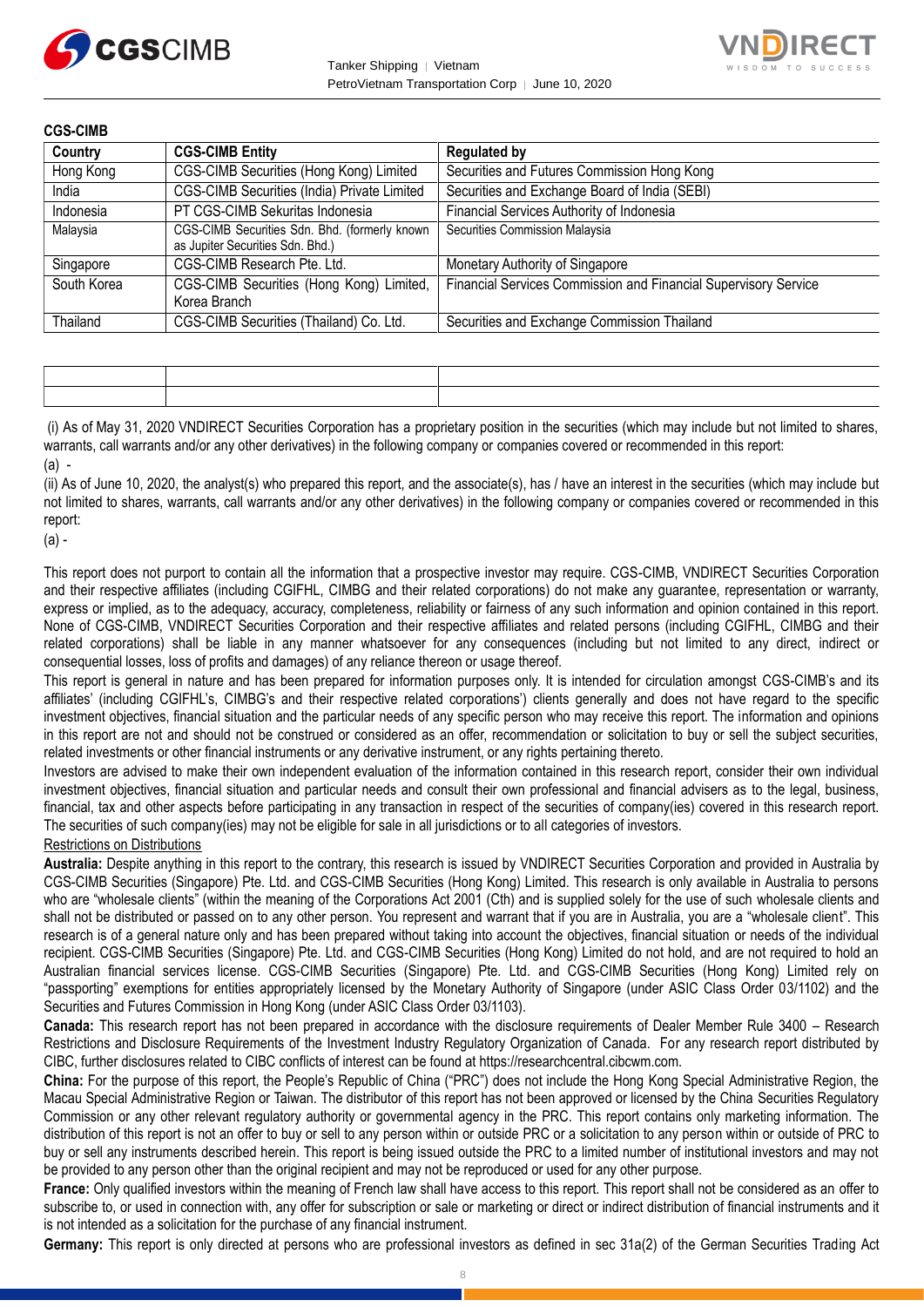



(WpHG). This publication constitutes research of a non-binding nature on the market situation and the investment instruments cited here at the time of the publication of the information.

The current prices/yields in this issue are based upon closing prices from Bloomberg as of the day preceding publication. Please note that neither the German Federal Financial Supervisory Agency (BaFin), nor any other supervisory authority exercises any control over the content of this report. **Hong Kong:** This report is issued and distributed in Hong Kong by CGS-CIMB Securities (Hong Kong) Limited ("CHK") which is licensed in Hong Kong by the Securities and Futures Commission for Type 1 (dealing in securities) and Type 4 (advising on securities) activities. Any investors wishing to purchase or otherwise deal in the securities covered in this report should contact the Head of Sales at CGS-CIMB Securities (Hong Kong) Limited. The views and opinions in this research report are our own as of the date hereof and are subject to change. If the Financial Services and Markets Act of the United Kingdom or the rules of the Financial Conduct Authority apply to a recipient, our obligations owed to such recipient therein

are unaffected. CHK has no obligation to update its opinion or the information in this research report.

CHK does not make a market on other securities mentioned in the report.

#### **India:**

This report is issued by VNDIRECT Securities Corporation and distributed in India by CGS-CIMB Securities (India) Private Limited ("CGS-CIMB India"). CGS-CIMB India is a subsidiary of CGS-CIMB Securities International Pte. Ltd. which in turn is a 50:50 joint venture company of CGIFHL and CIMBG. The details of the members of the group of companies of CGS-CIMB can be found at www.cgs-cimb.com, CGIFHL at www.chinastock.com.hk/en/ACG/ContactUs/index.aspx and CIMBG at www.cimb.com/en/who-we-are.html. CGS-CIMB India is registered with the National Stock Exchange of India Limited and BSE Limited as a trading and clearing member (Merchant Banking Number: INM000012037) under the Securities and Exchange Board of India (Stock Brokers and Sub-Brokers) Regulations, 1992. In accordance with the provisions of Regulation 4(g) of the Securities and Exchange Board of India (Investment Advisers) Regulations, 2013, CGS-CIMB India is not required to seek registration with the Securities and Exchange Board of India ("SEBI") as an Investment Adviser. CGS-CIMB India is registered with SEBI (SEBI Registration Number: INZ000209135) as a Research Analyst (INH000000669) pursuant to the SEBI (Research Analysts) Regulations, 2014 ("Regulations").

This report does not take into account the particular investment objectives, financial situations, or needs of the recipients. It is not intended for and does not deal with prohibitions on investment due to law/jurisdiction issues etc. which may exist for certain persons/entities. Recipients should rely on their own investigations and take their own professional advice before investment.

The report is not a "prospectus" as defined under Indian Law, including the Companies Act, 2013, and is not, and shall not be, approved by, or filed or registered with, any Indian regulator, including any Registrar of Companies in India, SEBI, any Indian stock exchange, or the Reserve Bank of India. No offer, or invitation to offer, or solicitation of subscription with respect to any such securities listed or proposed to be listed in India is being made, or intended to be made, to the public, or to any member or section of the public in India, through or pursuant to this report.

The research analysts, strategists or economists principally responsible for the preparation of this research report are segregated from the other activities of CGS-CIMB India and they have received compensation based upon various factors, including quality, accuracy and value of research, firm profitability or revenues, client feedback and competitive factors. Research analysts', strategists' or economists' compensation is not linked to investment banking or capital markets transactions performed or proposed to be performed by CGS-CIMB India or its affiliates.

CGS-CIMB India does not have actual / beneficial ownership of 1% or more securities of the subject company in this research report, at the end of the month immediately preceding the date of publication of this research report. However, since affiliates of CGS-CIMB India are engaged in the financial services business, they might have in their normal course of business financial interests or actual / beneficial ownership of one per cent or more in various companies including the subject company in this research report.

CGS-CIMB India or its associates, may: (a) from time to time, have long or short position in, and buy or sell the securities of the subject company in this research report; or (b) be engaged in any other transaction involving such securities and earn brokerage or other compensation or act as a market maker in the financial instruments of the subject company in this research report or act as an advisor or lender/borrower to such company or may have any other potential conflict of interests with respect to any recommendation and other related information and opinions.

CGS-CIMB India, its associates and the analyst engaged in preparation of this research report have not received any compensation for investment banking, merchant banking or brokerage services from the subject company mentioned in the research report in the past 12 months.

CGS-CIMB India, its associates and the analyst engaged in preparation of this research report have not managed or co-managed public offering of securities for the subject company mentioned in the research report in the past 12 months. The analyst from CGS-CIMB India engaged in preparation of this research report or his/her relative (a) do not have any financial interests in the subject company mentioned in this research report; (b) do not own 1% or more of the equity securities of the subject company mentioned in the research report as of the last day of the month preceding the publication of the research report; (c) do not have any material conflict of interest at the time of publication of the research report.

**Indonesia:** This report is issued by VNDIRECT Securities Corporation and distributed by PT CGS-CIMB Sekuritas Indonesia ("CGS-CIMB Indonesia"). The views and opinions in this research report are not our own but of VNDIRECT Securities Corporation as of the date hereof and are subject to change. CGS-CIMB Indonesia has no obligation to update the opinion or the information in this research report. This report is for private circulation only to clients of CGS-CIMB Indonesia. Neither this report nor any copy hereof may be distributed in Indonesia or to any Indonesian citizens wherever they are domiciled or to Indonesian residents except in compliance with applicable Indonesian capital market laws and regulations.

This research report is not an offer of securities in Indonesia. The securities referred to in this research report have not been registered with the Financial Services Authority (Otoritas Jasa Keuangan) pursuant to relevant capital market laws and regulations, and may not be offered or sold within the territory of the Republic of Indonesia or to Indonesian citizens through a public offering or in circumstances which constitute an offer within the meaning of the Indonesian capital market law and regulations.

**Ireland:** CGS-CIMB is not an investment firm authorised in the Republic of Ireland and no part of this document should be construed as CGS-CIMB acting as, or otherwise claiming or representing to be, an investment firm authorised in the Republic of Ireland.

**Malaysia:** This report is issued by VNDIRECT Securities Corporation and distributed in Malaysia by CGS-CIMB Securities Sdn. Bhd. (formerly known as Jupiter Securities Sdn. Bhd.) ("CGS-CIMB Malaysia") solely for the benefit of and for the exclusive use of our clients. Recipients of this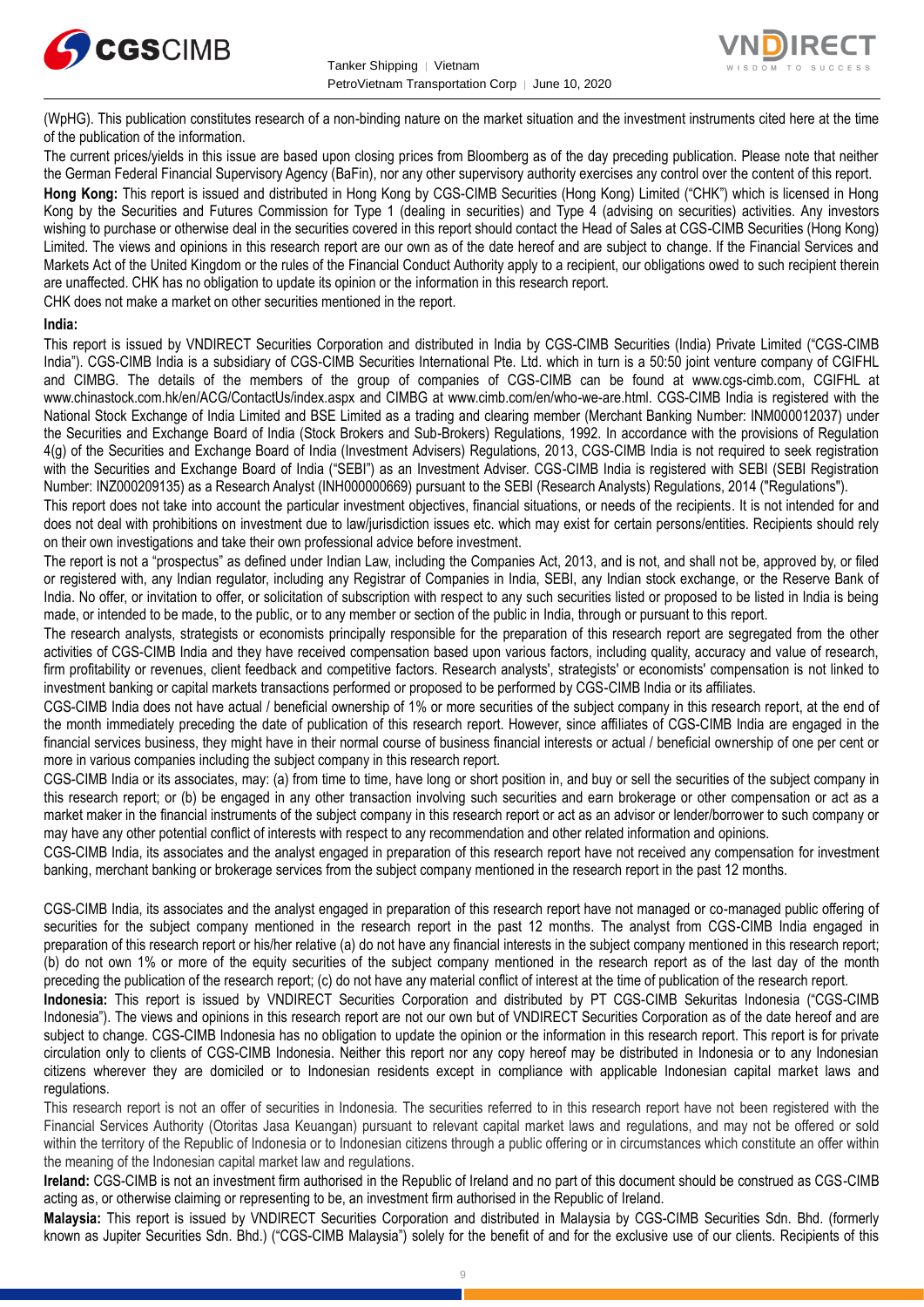



report are to contact CGS-CIMB Malaysia, at 29th Floor Menara CIMB No. 1 Jalan Stesen Sentral 2, Kuala Lumpur Sentral 50470 Kuala Lumpur, Malaysia, in respect of any matters arising from or in connection with this report. CGS-CIMB Malaysia has no obligation to update, revise or reaffirm the opinion or the information in this research report after the date of this report.

**New Zealand:** In New Zealand, this report is for distribution only to persons who are wholesale clients pursuant to section 5C of the Financial Advisers Act 2008.

**Singapore:** This report is issued by VNDIRECT Securities Corporation and distributed by CGS-CIMB Research Pte Ltd ("CGS-CIMBR"). CGS-CIMBR is a financial adviser licensed under the Financial Advisers Act, Cap 110 ("FAA") for advising on investment products, by issuing or promulgating research analyses or research reports, whether in electronic, print or other form. Accordingly CGS-CIMBR is a subject to the applicable rules under the FAA unless it is able to avail itself to any prescribed exemptions.

Recipients of this report are to contact CGS-CIMB Research Pte Ltd, 50 Raffles Place, #16-02 Singapore Land Tower, Singapore in respect of any matters arising from, or in connection with this report. CGS-CIMBR has no obligation to update the opinion or the information in this research report. This publication is strictly confidential and is for private circulation only. If you have not been sent this report by CGS-CIMBR directly, you may not rely, use or disclose to anyone else this report or its contents.

If the recipient of this research report is not an accredited investor, expert investor or institutional investor, CGS-CIMBR accepts legal responsibility for the contents of the report without any disclaimer limiting or otherwise curtailing such legal responsibility. If the recipient is an accredited investor, expert investor or institutional investor, the recipient is deemed to acknowledge that CGS-CIMBR is exempt from certain requirements under the FAA and its attendant regulations, and as such, is exempt from complying with the following :

(a) Section 25 of the FAA (obligation to disclose product information);

(b) Section 27 (duty not to make recommendation with respect to any investment product without having a reasonable basis where you may be reasonably expected to rely on the recommendation) of the FAA;

(c) MAS Notice on Information to Clients and Product Information Disclosure [Notice No. FAA-N03];

(d) MAS Notice on Recommendation on Investment Products [Notice No. FAA-N16];

(e) Section 36 (obligation on disclosure of interest in securities), and

(f) any other laws, regulations, notices, directive, guidelines, circulars and practice notes which are relates to the above, to the extent permitted by applicable laws, as may be amended from time to time, and any other laws, regulations, notices, directive, guidelines, circulars, and practice notes as we may notify you from time to time. In addition, the recipient who is an accredited investor, expert investor or institutional investor acknowledges that a CGS-CIMBR is exempt from Section 27 of the FAA, the recipient will also not be able to file a civil claim against CGS-CIMBR for any loss or damage arising from the recipient's reliance on any recommendation made by CGS-CIMBR which would otherwise be a right that is available to the recipient under Section 27 of the FAA, the recipient will also not be able to file a civil claim against CGS-CIMBR for any loss or damage arising from the recipient's reliance on any recommendation made by CGS-CIMBR which would otherwise be a right that is available to the recipient under Section 27 of the FAA.

CGS-CIMBR, its affiliates and related corporations, their directors, associates, connected parties and/or employees may own or have positions in securities of the company(ies) covered in this research report or any securities related thereto and may from time to time add to or dispose of, or may be materially interested in, any such securities. Further, CGS-CIMBR, its affiliates and its related corporations do and seek to do business with the company(ies) covered in this research report and may from time to time act as market maker or have assumed an underwriting commitment in securities of such company(ies), may sell them to or buy them from customers on a principal basis and may also perform or seek to perform significant investment banking, advisory, underwriting or placement services for or relating to such company(ies) as well as solicit such investment, advisory or other services from any entity mentioned in this report.

As of June 10, 2020,, CGS-CIMBR does not have a proprietary position in the recommended securities in this report.

CGS-CIMBR does not make a market on the securities mentioned in the report.

**South Korea:** This report is issued by VNDIRECT Securities Corporation and distributed in South Korea by CGS-CIMB Securities (Hong Kong) Limited, Korea Branch ("CGS-CIMB Korea") which is licensed as a cash equity broker, and regulated by the Financial Services Commission and Financial Supervisory Service of Korea. In South Korea, this report is for distribution only to professional investors under Article 9(5) of the Financial Investment Services and Capital Market Act of Korea ("FSCMA").

**Spain:** This document is a research report and it is addressed to institutional investors only. The research report is of a general nature and not personalised and does not constitute investment advice so, as the case may be, the recipient must seek proper advice before adopting any investment decision. This document does not constitute a public offering of securities.

CGS-CIMB is not registered with the Spanish Comision Nacional del Mercado de Valores to provide investment services.

**Sweden:** This report contains only marketing information and has not been approved by the Swedish Financial Supervisory Authority. The distribution of this report is not an offer to sell to any person in Sweden or a solicitation to any person in Sweden to buy any instruments described herein and may not be forwarded to the public in Sweden.

**Switzerland:** This report has not been prepared in accordance with the recognized self-regulatory minimal standards for research reports of banks issued by the Swiss Bankers' Association (Directives on the Independence of Financial Research).

**Thailand:** This report is issued by VNDIRECT Securities Corporation and distributed by CGS-CIMB Securities (Thailand) Co. Ltd. ("CGS-CIMB Thailand") based upon sources believed to be reliable (but their accuracy, completeness or correctness is not guaranteed). The statements or expressions of opinion herein were arrived at after due and careful consideration for use as information for investment. Such opinions are subject to change without notice and CGS-CIMB Thailand has no obligation to update the opinion or the information in this research report.

CGS-CIMB Thailand may act or acts as Market Maker, and issuer and offerer of Derivative Warrants and Structured Note which may have the following securities as its underlying securities. Investors should carefully read and study the details of the derivative warrants in the prospectus before making investment decisions.

AAV, ADVANC, AEONTS, AMATA, AOT, AWC, BANPU, BBL, BCH, BCP, BCPG, BDMS, BEC, BEM, BGC, BGRIM, BH, BJC, BPP, BTS, CBG, CENTEL, CHG, CK, CKP, COM7, CPALL, CPF, CPN, DELTA, DTAC, EA, EGCO, EPG, ERW, ESSO, GFPT, GLOBAL, GPSC, GULF, GUNKUL,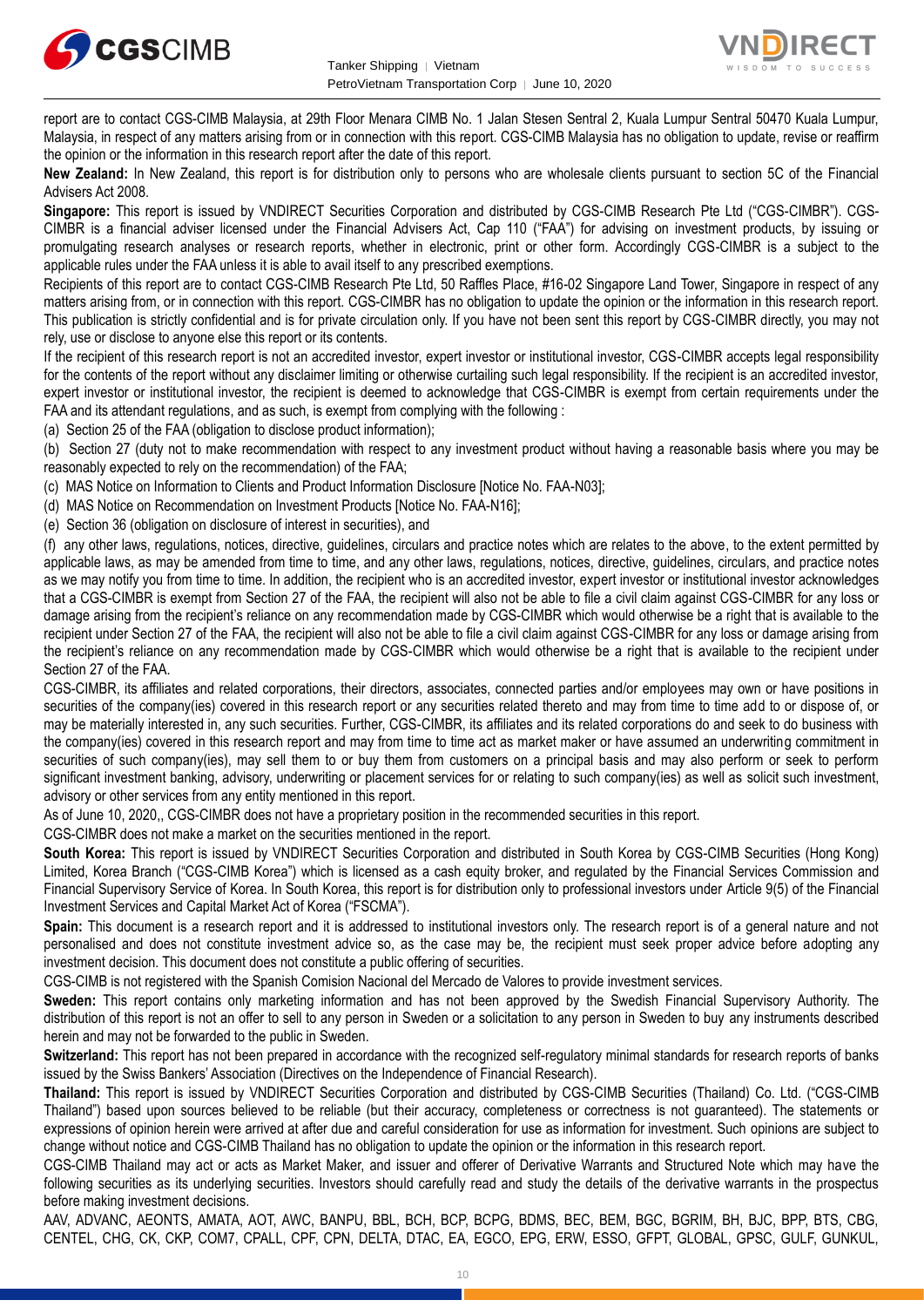



HANA, HMPRO, INTUCH, IRPC, IVL, JAS, JMT, KBANK, KCE, KKP, KTB, KTC, LH, MAJOR, MBK, MEGA, MINT, MTC, ORI, OSP, PLANB, PRM, PSH, PSL, PTG, PTT, PTTEP, PTTGC, QH, RATCH, RS, SAWAD, SCB, SCC, SGP, SPALI, SPRC, STA, STEC, STPI, SUPER, TASCO, TCAP, THAI, THANI, THG, TISCO, TKN, TMB, TOA, TOP, TPIPP, TQM, TRUE, TTW, TU, VGI, WHA, BEAUTY, JMART, LPN, SISB, WORK. **Corporate Governance Report:**

The disclosure of the survey result of the Thai Institute of Directors Association ("IOD") regarding corporate governance is made pursuant to the policy of the Office of the Securities and Exchange Commission. The survey of the IOD is based on the information of a company listed on the Stock Exchange of Thailand and the Market for Alternative Investment disclosed to the public and able to be accessed by a general public investor. The result, therefore, is from the perspective of a third party. It is not an evaluation of operation and is not based on inside information.

The survey result is as of the date appearing in the Corporate Governance Report of Thai Listed Companies. As a result, the survey result may be changed after that date. CGS-CIMB Thailand does not confirm nor certify the accuracy of such survey result.

| Score .<br>Range: | 100<br>۵O<br>IJΜ | 80<br>.or<br>$\overline{\phantom{a}}$ | 70<br>$\overline{\phantom{a}}$<br>$\cdot$ | $\overline{\phantom{a}}$<br><b>Below</b><br>/U OI | Result<br>،۱۵۱۰<br>NG<br>- 1117<br>ou<br>,,,<br>w |
|-------------------|------------------|---------------------------------------|-------------------------------------------|---------------------------------------------------|---------------------------------------------------|
| Description:      | Excellent<br>.   | Verv<br>000خ<br>, u                   | Good<br>.                                 | N/A<br>$\sim$ $\sim$                              |                                                   |

**United Arab Emirates:** The distributor of this report has not been approved or licensed by the UAE Central Bank or any other relevant licensing authorities or governmental agencies in the United Arab Emirates. This report is strictly private and confidential and has not been reviewed by, deposited or registered with UAE Central Bank or any other licensing authority or governmental agencies in the United Arab Emirates. This report is being issued outside the United Arab Emirates to a limited number of institutional investors and must not be provided to any person other than the original recipient and may not be reproduced or used for any other purpose. Further, the information contained in this report is not intended to lead to the sale of investments under any subscription agreement or the conclusion of any other contract of whatsoever nature within the territory of the United Arab Emirates.

**United Kingdom and European Economic Area (EEA):** In the United Kingdom and European Economic Area, this material is also being distributed by CGS-CIMB Securities (UK) Limited ("CGS-CIMB UK"). CGS-CIMB UK is authorized and regulated by the Financial Conduct Authority and its registered office is at 27 Knightsbridge, London, SW1X7YB. The material distributed by CGS-CIMB UK has been prepared in accordance with CGS-CIMB's policies for managing conflicts of interest arising as a result of publication and distribution of this material. This material is for distribution only to, and is solely directed at, selected persons on the basis that those persons: (a) are eligible counterparties and professional clients of CGS-CIMB UK; (b) have professional experience in matters relating to investments falling within Article 19(5) of the Financial Services and Markets Act 2000 (Financial Promotion) Order 2005 (as amended, the "Order"), (c) fall within Article 49(2)(a) to (d) ("high net worth companies, unincorporated associations etc") of the Order; (d) are outside the United Kingdom subject to relevant regulation in each jurisdiction, material(all such persons together being referred to as "relevant persons"). This material is directed only at relevant persons and must not be acted on or relied on by persons who are not relevant persons. Any investment or investment activity to which this material relates is available only to relevant persons and will be engaged in only with relevant persons.

This material is categorised as non-independent for the purposes of CGS-CIMB UK and therefore does not provide an impartial or objective assessment of the subject matter and does not constitute independent research. Consequently, this material has not been prepared in accordance with legal requirements designed to promote the independence of research and will not be subject to any prohibition on dealing ahead of the dissemination of research. Therefore, this material is considered a marketing communication.

**United States:** This research report is issued by VNDIRECT Securities Corporation and distributed in the United States of America by CGS-CIMB Securities (USA) Inc, a U.S. registered broker-dealer and a related company of CGS-CIMB Securities Sdn. Bhd. (formerly known as Jupiter Securities Sdn. Bhd.), CGS-CIMB Research Pte Ltd, PT CGS-CIMB Sekuritas Indonesia, CGS-CIMB Securities (Thailand) Co. Ltd, CGS-CIMB Securities (Hong Kong) Limited and CGS-CIMB Securities (India) Private Limited, and is distributed solely to persons who qualify as "U.S. Institutional Investors" as defined in Rule 15a-6 under the Securities and Exchange Act of 1934. This communication is only for Institutional Investors whose ordinary business activities involve investing in shares, bonds, and associated securities and/or derivative securities and who have professional experience in such investments. Any person who is not a U.S. Institutional Investor or Major Institutional Investor must not rely on this communication. The delivery of this research report to any person in the United States of America is not a recommendation to effect any transactions in the securities discussed herein, or an endorsement of any opinion expressed herein. CGS-CIMB Securities (USA) Inc, is a FINRA/SIPC member and takes responsibility for the content of this report. For further information or to place an order in any of the abovementioned securities please contact a registered representative of CGS-CIMB Securities (USA) Inc.

CGS-CIMB Securities (USA) Inc. does not make a market on other securities mentioned in the report.

CGS-CIMB Securities (USA) Inc. has not managed or co-managed a public offering of any of the securities mentioned in the past 12 months.

CGS-CIMB Securities (USA) Inc. has not received compensation for investment banking services from any of the company mentioned in the past 12 months.

CGS-CIMB Securities (USA) Inc. neither expects to receive nor intends to seek compensation for investment banking services from any of the company mentioned within the next 3 months.

**Other jurisdictions:** In any other jurisdictions, except if otherwise restricted by laws or regulations, this report is only for distribution to professional, institutional or sophisticated investors as defined in the laws and regulations of such jurisdictions. being the purisdictions: In any other jurisdictions, except if otherwise restricted by langulational or sophisticated investors as defined in the laws and regulations of surfactional or sophisticated investment banking cli

| <b>Other jurisdictions:</b> In any other jurisdictions, except if otherwise restricted by laws or regulations, this report is only for distribution to<br>institutional or sophisticated investors as defined in the laws and regulations of such jurisdictions. |                         |                                |  |  |
|------------------------------------------------------------------------------------------------------------------------------------------------------------------------------------------------------------------------------------------------------------------|-------------------------|--------------------------------|--|--|
| Distribution of stock ratings and investment banking clients for quarter ended on 31 March 2020                                                                                                                                                                  |                         |                                |  |  |
| 811 companies under coverage for quarter ended on 31 March 2020                                                                                                                                                                                                  |                         |                                |  |  |
|                                                                                                                                                                                                                                                                  | Rating Distribution (%) | Investment Banking clients (%) |  |  |
| Add                                                                                                                                                                                                                                                              | 60.8%                   | 0.1%                           |  |  |
| Hold                                                                                                                                                                                                                                                             | 27.6%                   | $0.0\%$                        |  |  |
| Reduce                                                                                                                                                                                                                                                           | 11.6%                   | $0.0\%$                        |  |  |
|                                                                                                                                                                                                                                                                  |                         |                                |  |  |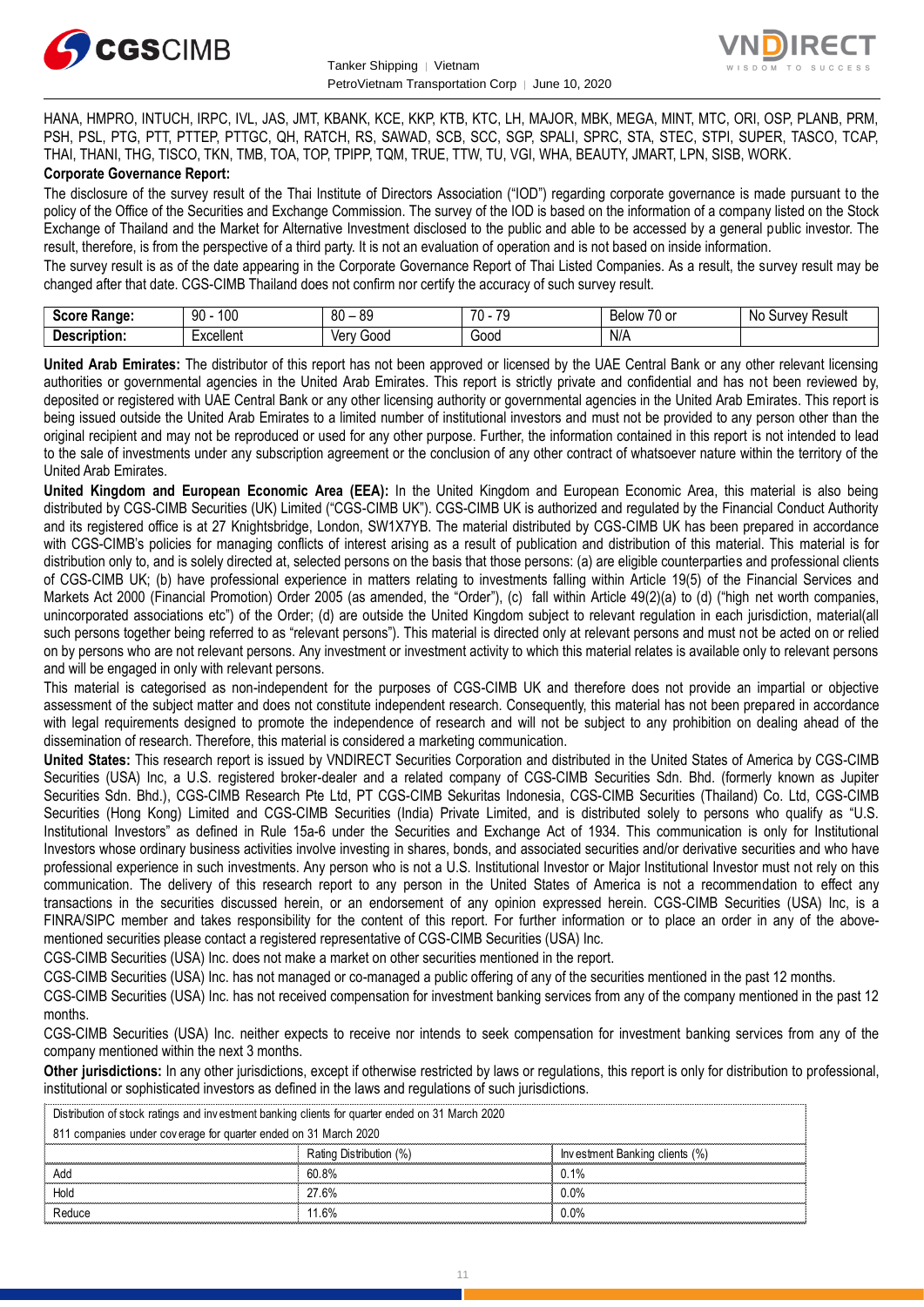



# **Spitzer Chart for stock being researched ( 2 year data )**

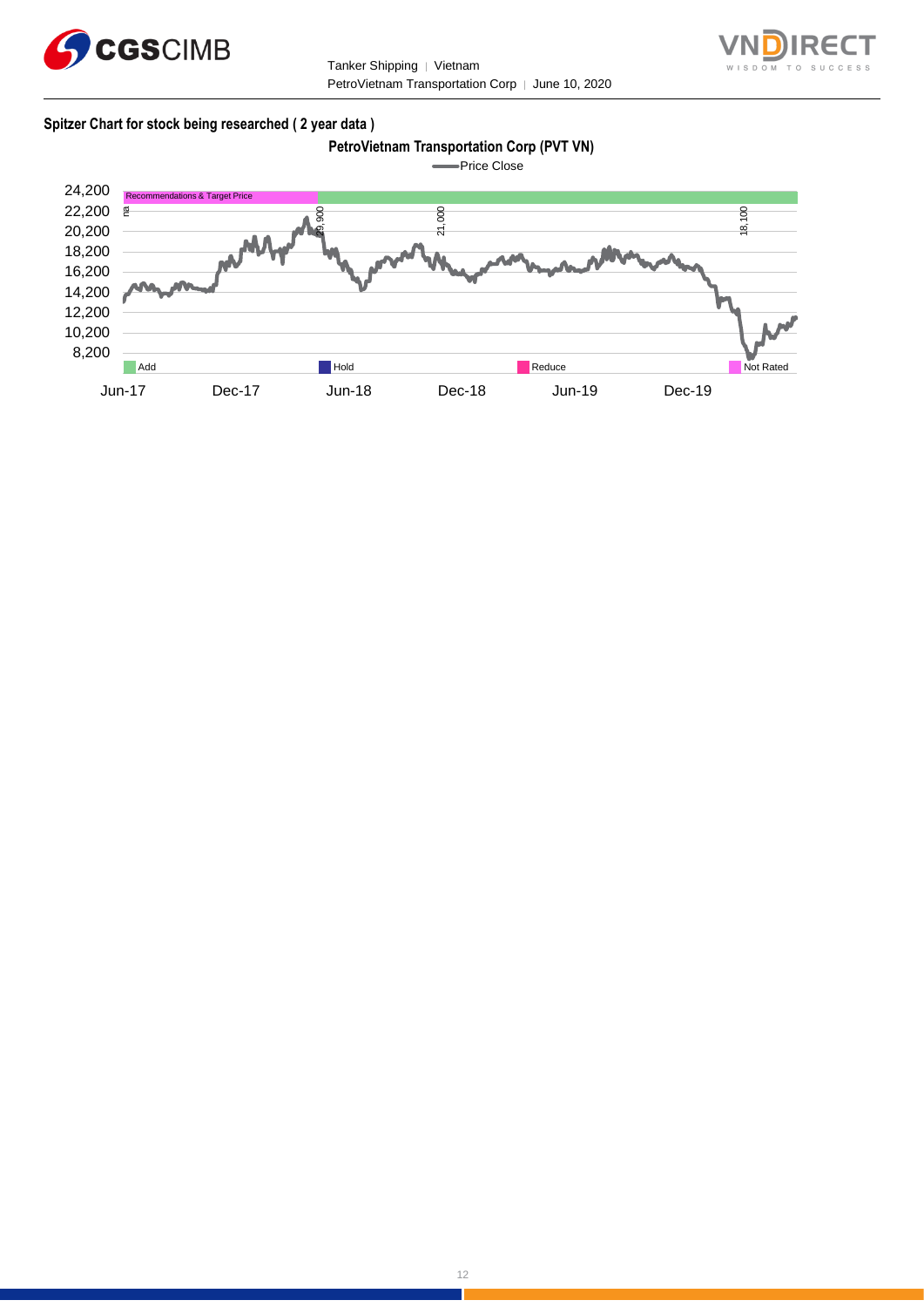



## **Corporate Governance Report of Thai Listed Companies (CGR). CG Rating by the Thai Institute of Directors Association (Thai IOD) in 2019, Anti-Corruption 2019**

**ADVANC** – Excellent, Certified, **AEONTS** – Good, n/a, **AH** – Very Good, n/a, **AMATA** – Excellent, Declared, **ANAN** – Excellent, Declared, **AOT** – Excellent, n/a, **AP** – Excellent, Certified, **ASP** – Very Good, Certified, **BAM** – not available, n/a, **BANPU** – Excellent, Certified, **BAY** – Excellent, Certified, **BBL** – Very Good, Certified, **BCH** – Good, Certified, **BCP** - Excellent, Certified, **BCPG** – Excellent, Certified, **BDMS** – Very Good, n/a, **BEAUTY** – Good, n/a, **BEC** – Very Good, n/a, **BGRIM** – Very Good, Declared, **BH** - Good, n/a, **BJC** – Very Good, n/a, **BJCHI** – Very Good, Certified, **BLA** – Very Good, Certified, **BPP** – Very Good, Declared, **BR** - Good, n/a, **BTS** - Excellent, Certified, **CBG** – Very Good, n/a, **CCET** – Good, n/a, **CENTEL** – Very Good, Certified, **CHAYO** - Good, n/a, **CHG** – Very Good, Declared, **CK** – Excellent, n/a, **COL** – Excellent, Declared, **CPALL** – Excellent, Certified, **CPF** – Excellent, Certified, **CPN** - Excellent, Certified, **CPNREIT** – not available, n/a, **CRC** – not available, n/a, **DELTA** - Excellent, Declared, **DEMCO** – Excellent, Certified, **DDD** – Very Good, n/a, **DIF** – not available, n/a, **DREIT** – not available, n/a, **DTAC** – Excellent, Certified, **EA** – Excellent, n/a, **ECL** – Very Good, Certified, **EGCO** - Excellent, Certified, **EPG** – Very Good, n/a, **ERW** – Very Good, n/a, **GFPT** - Excellent, Certified, **GGC** – Excellent, Certified, **GLOBAL** – Very Good, n/a, **GLOW** – Very Good, Certified, **GPSC** – Excellent, Certified, **GULF** – Very Good, n/a, **GUNKUL** – Excellent, Certified, **HANA** - Excellent, Certified, **HMPRO** - Excellent, Certified, **HUMAN** – Good, n/a, **ICHI** – Excellent, Declared, **III** – Excellent, n/a, **INTUCH** - Excellent, Certified, **IRPC** – Excellent, Certified, **ITD** – Very Good, n/a, **IVL** - Excellent, Certified, **JASIF** – not available, n/a, **BJC** – Very Good, n/a, **JMT** – Very Good, n/a, **KBANK** - Excellent, Certified, **KCE** - Excellent, Certified, **KKP** – Excellent, Certified, **KSL** – Excellent, Certified, **KTB** - Excellent, Certified, **KTC** – Excellent, Certified, **LH** - Excellent, n/a, **LPN** – Excellent, Certified, **M** – Very Good, Certified, **MACO** – Very Good, n/a, **MAJOR** – Very Good, n/a, **MAKRO** – Excellent, Certified, **MALEE** – Excellent, Certified, **MC** – Excellent, Certified, **MCOT** – Excellent, Certified, **MEGA** – Very Good, n/a, **MINT** - Excellent, Certified, **MK** – Very Good, n/a, **MTC** – Excellent, n/a, **NETBAY** – Very Good, n/a, **OSP** – Very Good, n/a, **PLANB** – Excellent, Certified, **PLAT** – Very Good, Certified, **PR9** – Excellent, n/a, **PSH** – Excellent, Certified, **PSTC** – Very Good, Certified, **PTT** - Excellent, Certified, **PTTEP** - Excellent, Certified, **PTTGC** - Excellent, Certified, **QH** – Excellent, Certified, **RATCH** – Excellent, Certified, **ROBINS** – Excellent, Certified, **RS** – Excellent, n/a, **RSP** – not available, n/a, **S** – Excellent, n/a, **SAPPE** – Very Good, Declared, **SAT** – Excellent, Certified, **SAWAD** – Very Good, n/a, **SC** – Excellent, Certified, **SCB** - Excellent, Certified, **SCC** – Excellent, Certified, **SCN** – Excellent, Certified, **SF** – Good, n/a, **SHR** – not available, n/a, **SIRI** – Very Good, Certified, **SPA** - Good, n/a, **SPALI** - Excellent, n/a, **SPRC** – Excellent, Certified, **STA** – Very Good, Certified, **STEC** – Excellent, n/a, **SVI** – Excellent, Certified, **SYNEX** – Excellent, Certified, **TASCO** – Excellent, Certified, **TCAP** – Excellent, Certified, **THANI** – Excellent, Certified, **TIPCO** – Very Good, Certified, **TISCO** - Excellent, Certified, **TKN** – Very Good, n/a, **TMB** - Excellent, Certified, **TNR** – Very Good, Certified, **TOP** - Excellent, Certified, **TPCH** – Good, n/a, **TPIPP** – Good, n/a, **TRUE** – Excellent, Certified, **TU** – Excellent, Certified, **TVO** – Excellent, Declared, **UNIQ** – not available, n/a, **VGI** – Excellent, Certified, **WHA** – Excellent, Certified, **WHART** – not available, n/a, **WICE** – Excellent, Certified, **WORK** – Good, n/a.

1 CG Score 2019 from Thai Institute of Directors Association (IOD)

2 AGM Level 2018 from Thai Investors Association

3 Companies participating in Thailand's Private Sector Collective Action Coalition Against Corruption programme (Thai CAC) under Thai Institute of Directors (as of November 30, 2018) are categorised into:

companies that have declared their intention to join CAC, and companies certified by CAC.

4 [The Stock Exchange of Thailand : the record of listed companies with corporate sustainable development "Thai sustainability Investment 2018" included:](http://www.set.or.th/sustainable_dev/en/sr/sri/tsi_p1.html)

SET and mai listed companies passed the assessment conducted by the Stock Exchange of Thailand: THSI (SET) and THSI (mai)

SET listed companies passed the assessment conducted by the Dow Jones Sustainability Indices (DJSI)

## **RECOMMENDATION FRAMEWORK**

| <b>Stock Ratings</b>   | Definition:                                                                                                                                                                                                                                                       |
|------------------------|-------------------------------------------------------------------------------------------------------------------------------------------------------------------------------------------------------------------------------------------------------------------|
| Add                    | The stock's total return is expected to reach 15% or higher over the next 12 months.                                                                                                                                                                              |
| Hold                   | The stock's total return is expected to be between negative 10% and positive 15% over the next 12 months.                                                                                                                                                         |
| Reduce                 | The stock's total return is expected to fall below negative 10% over the next 12 months.                                                                                                                                                                          |
|                        | The total expected return of a stock is defined as the sum of the:(i) percentage difference between the target price and the current price and (ii)<br>the forward net dividend yields of the stock. Stock price targets have an investment horizon of 12 months. |
| <b>Sector Ratings</b>  | Definition:                                                                                                                                                                                                                                                       |
| Overweight             | An Overweight rating means stocks in the sector have, on a market cap-weighted basis, a positive absolute<br>recommendation.                                                                                                                                      |
| Neutral                | A Neutral rating means stocks in the sector have, on a market cap-weighted basis, a neutral absolute recommendation.                                                                                                                                              |
| Underweight            | An Underweight rating means stocks in the sector have, on a market cap-weighted basis, a negative absolute<br>recommendation.                                                                                                                                     |
| <b>Country Ratings</b> | Definition:                                                                                                                                                                                                                                                       |
| Overweight             | An Overweight rating means investors should be positioned with an above-market weight in this country relative to<br>benchmark.                                                                                                                                   |
| Neutral                | A Neutral rating means investors should be positioned with a neutral weight in this country relative to benchmark.                                                                                                                                                |
| Underweight            | An Underweight rating means investors should be positioned with a below-market weight in this country relative to<br>benchmark.                                                                                                                                   |

#### **Hien Tran Khanh – Deputy Head of Research** Email: [hien.trankhanh@vndirect.com.vn](mailto:hien.trankhanh@vndirect.com.vn)

**Mai PHAM – Senior Analyst** Email: [mai.phamle@vndirect.com.vn](mailto:mai.phamle@vndirect.com.vn)